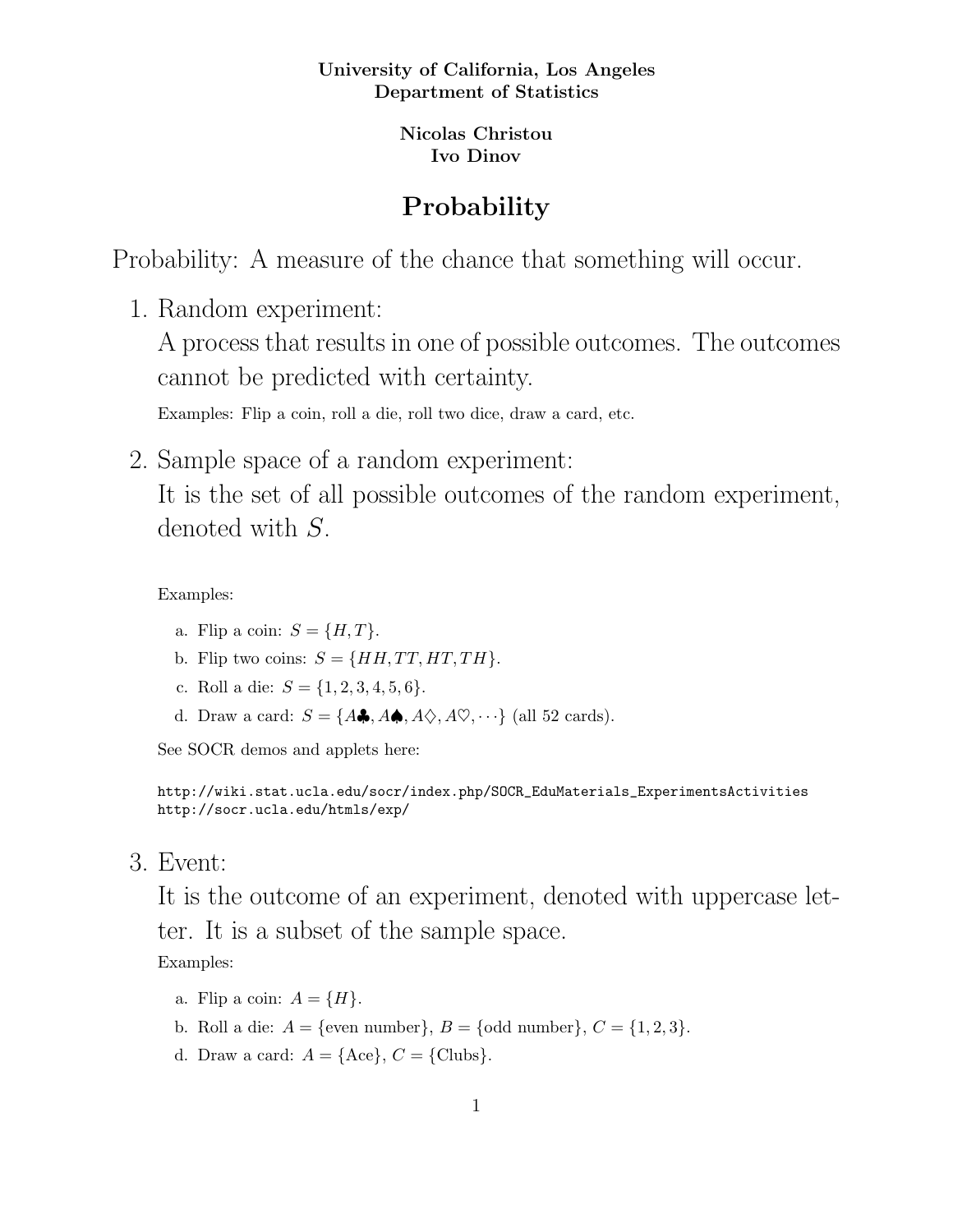4. Probability of an event A for equally likely outcomes:

$$
P(A) = \frac{\text{number of ways in which } A \text{ occurs}}{\text{number of ways in which all outcomes occur}}
$$

Examples:

- a. Draw a card. Let  $A = \{\text{Acc}\}\$ . Then  $P(A) = \frac{4}{52}$ .
- b. Roll two dice. There are  $6 \times 6$  possible outcomes. The sum of the two numbers rolled are shown below:

|                |                | $\overline{2}$ | 3 | 4              | 5  | 6  |
|----------------|----------------|----------------|---|----------------|----|----|
| $\mathbf{1}$   | $\overline{2}$ | 3              | 4 | $\overline{5}$ | 6  |    |
| $\overline{2}$ | 3              | $\overline{4}$ | 5 | 6              | 7  | 8  |
| 3              | 4              | $\overline{5}$ | 6 |                | 8  | 9  |
| $\overline{4}$ | 5              | 6              |   | 8              | 9  | 10 |
| $\overline{5}$ | 6              | 7              | 8 | 9              | 10 | 11 |
| 6              |                | 8              | 9 | 10             | 11 | 12 |

Let  $A = \{\text{sum=5}\}\.$  Then  $P(A) = \frac{4}{36}$ .

See SOCR activity and applet:

http://wiki.stat.ucla.edu/socr/index.php/SOCR\_EduMaterials\_Activities\_DiceExperiment http://www.socr.ucla.edu/htmls/SOCR\_Experiments.html

4. Basic principle of counting: If an experiment has m outcomes and if for every outcome of this experiment there are  $n$  outcomes of another experiment then all together there are  $m \times n$ outcomes.

Examples:

- a. Roll two dice:  $6 \times 6 = 36$  outcomes.
- b. Flip two coins:  $2 \times 2 = 4$  outcomes.

## Similarly:

- a. Roll three dice:  $6 \times 6 \times 6 = 216$  outcomes.
- b. Flip three coins:  $2 \times 2 \times 2 = 8$  outcomes.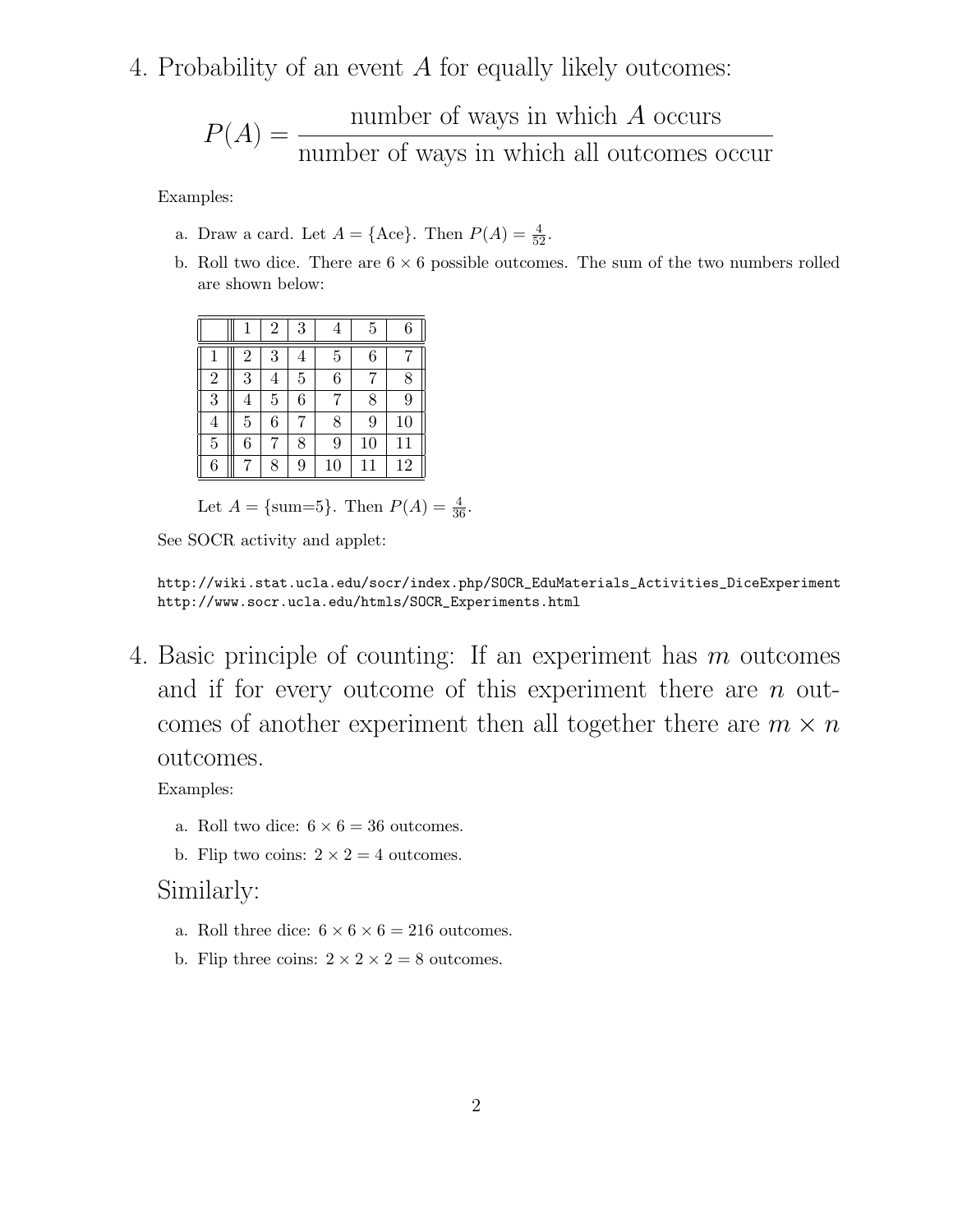## Union of two events A, B

The union of two events A, B, denoted  $A \cup B$ , is a new event. It is defined as the event containing all outcomes in A or B or BOTH. Similarly the union of n events  $A_1, A_2, \dots, A_n$  is denoted with  $A_1 \cup A_2 \cup \cdots \cup A_n$ . Key word: OR.

Example: Suppose 50 students can be classified by their major and year as follows:

|       | Sop. | Jun. | Sen. | Total |
|-------|------|------|------|-------|
| Econ  | 10   | 20   |      | 36    |
| Math  |      |      | 5    | 14    |
| Total | 15   | 24   |      | 50    |

A student is selected at random from this group of 50 students. Let  $A = \{\text{student is senior}\}\text{, and}$ B = {student is math major}. Find  $P(A \cup B)$ .

## Intersection of two events A, B

The intersection of two events A, B, denoted  $A \cap B$ , is a new event. It is defined as the event containing all outcomes that belong to both A and B. Similarly the intersection of n events  $A_1, A_2, \dots, A_n$  is denoted with  $A_1 \cap A_2 \cap \cdots \cap A_n$ . Key word: AND.

Example: Using the table above find  $P(A \cap B)$ .

Example: Draw a card at random. Let  $A = \{ \text{card is clubs} \}$  and  $B = \{ \text{card is ace or 4} \}$ . Find  $P(A \cap B)$ . Also find  $P(A \cup B)$ . Use a Venn diagram to show these events.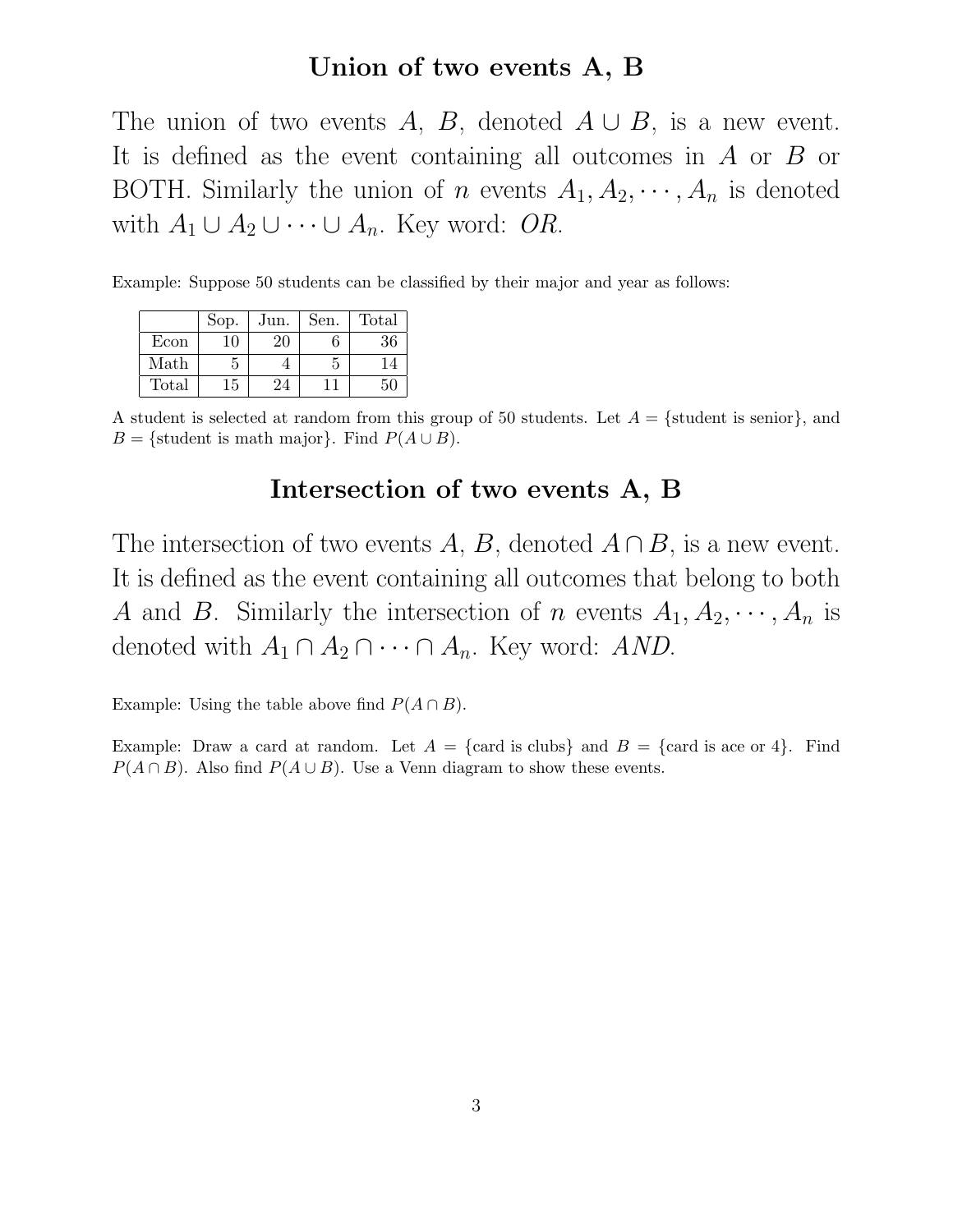# Mutually exclusive events

It is said that two events  $A, B$  are mutually exclusive, (or disjoint) if  $A, B$  have no outcomes in common. It follows that  $A, B$  are disjoint if  $A \cap B = \{\emptyset\}$ . Therefore, if A, B are disjoint then  $P(A \cap B) = 0$ .

Example: Roll a die. Let  $A = \{\text{even number}\}\$ ,  $B = \{\text{odd number}\}\$ . The events A, B are mutually exclusive and we can represent them as follows using a Venn diagram.

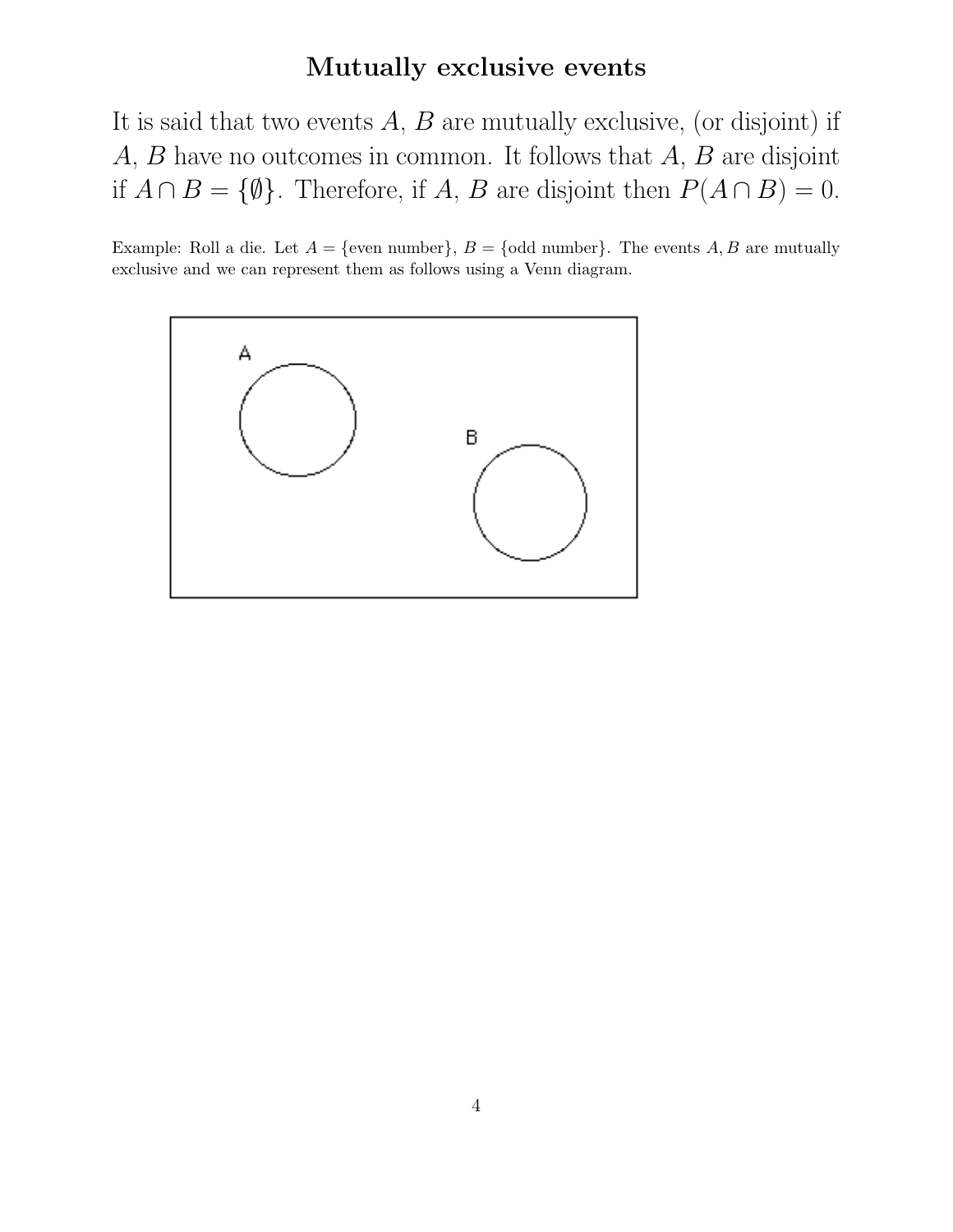# Axioms of Probability

- 1.  $0 \leq P(A) \leq 1$ .
- 2.  $P(S) = 1$ .
- 3. The union for any sequence of mutually exclusive events  $A_1, A_2, \cdots$ is equal to  $P(A_1 \cup A_2 \cdots) = P(A_1) + P(A_2) + \cdots$ Let  $A, B$  two mutually exclusive event. Then the union of the two events is equal to  $P(A \cup B) = P(A) + P(B)$ .

# Complement events

The complement of an event A, denoted with  $A'$  or  $A<sup>c</sup>$ , is defined to be the event that contains all the outcomes in the sample space that do not belong to A.

Are  $A$ ,  $A'$  mutually exclusive?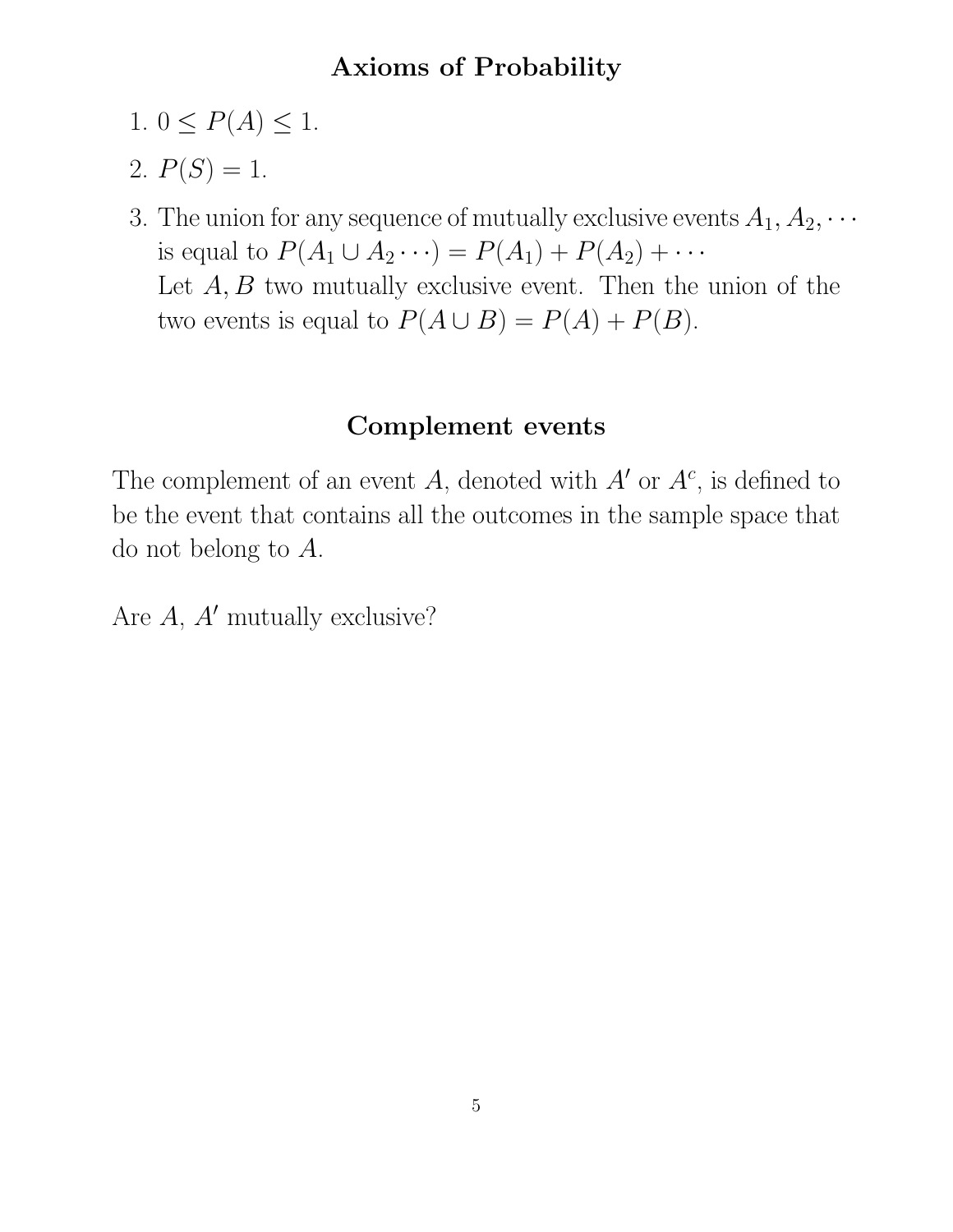# Conditional Probability

Let two events  $A$  and  $B$ . Suppose that event  $B$  has already occured. Given this information, what is the probability of event  $A$ . This is called "conditional probability" denoted with  $P(A|B)$  and we read: the probability of  $A$  given  $B$ . It is equal to:

$$
P(A|B) = \frac{P(A \cap B)}{P(B)}
$$

Similarly,

$$
P(B|A) = \frac{P(A \cap B)}{P(A)}
$$

Example: Roll a die. Let  $A = \{2\}$ , and  $B = \{$ even number $\}$ . Draw the two events using a venn diagram. Find  $P(A|B)$ .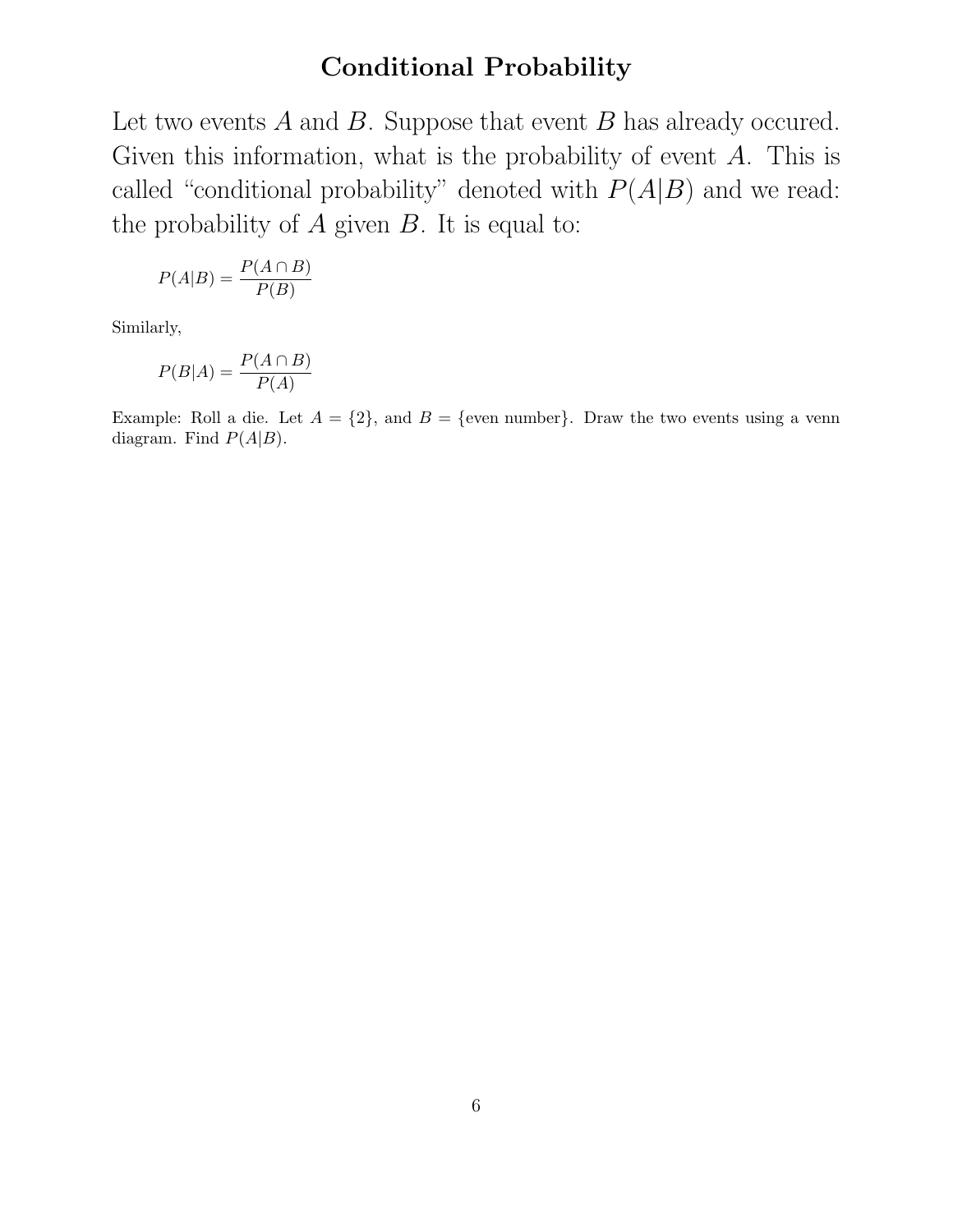## • Multiplication rule

Let events  $A, B$ . The probability of  $A$  and  $B$  (i.e. the probability of the intersection  $A, B$  can be computed as follows:  $P(A \cap B) = P(A|B)P(B) = P(B|A)P(A).$ 

Example:

Draw two cards without replacement. Let's define the events  $A_1, A_2$  as follows:

 $A_1 = \{$ the first card is an ace}, and  $A_2 = \{$ the second card is an ace}. Find the probability that both cards are aces.

## • Independent events

The events A, B are independent if the occurrence of one of them does not affect the occurrence of the other event. If A, B are independent then,  $P(A|B) = P(A)$ , and the multiplication rule is:  $P(A \cap B) = P(A)P(B)$ .

Example: Draw two cards with replacement. Let's define the events  $A_1, A_2$  as follows:  $A_1 = \{$ the first card is an ace}, and  $A_2 = \{$ the second card is an ace}. Find the probability that both cards are aces.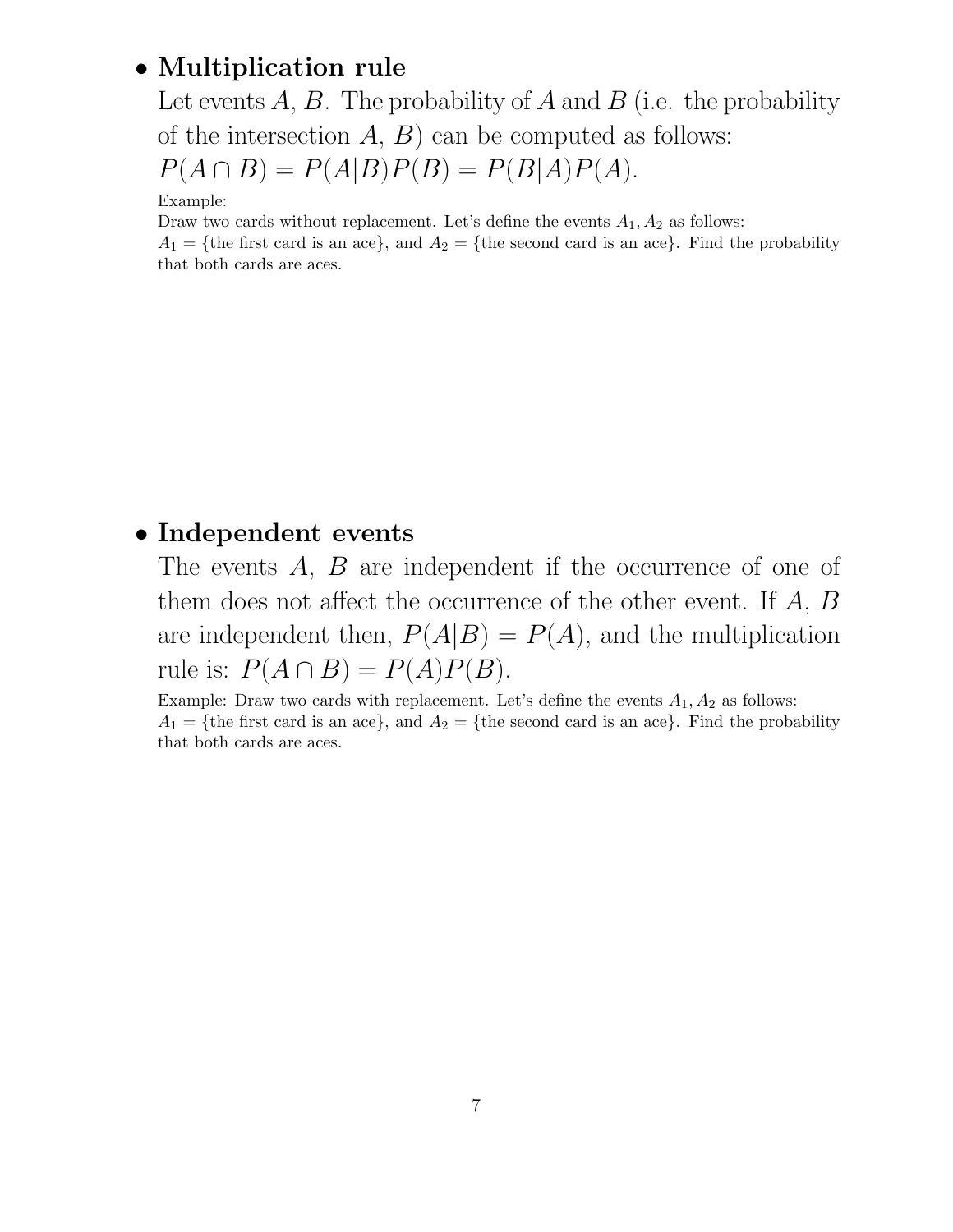## • Addition rule

Let events  $A, B$ . The probability of  $A$  or  $B$  or BOTH (i.e. the probability of the union  $A, B$  can be computed as follows:  $P(A \cup B) = P(A) + P(B) - P(A \cap B)$ . It follows directly from the Venn diagram.

• If A, B are mutually exclusive events then  $P(A \cap B) = 0$ , and the addition rule is:  $P(A \cup B) = P(A) + P(B)$  (this is Axiom 3).

• If A, B are independent with  $P(A) > 0$  and  $P(B) > 0$ , can they be mutually exclusive?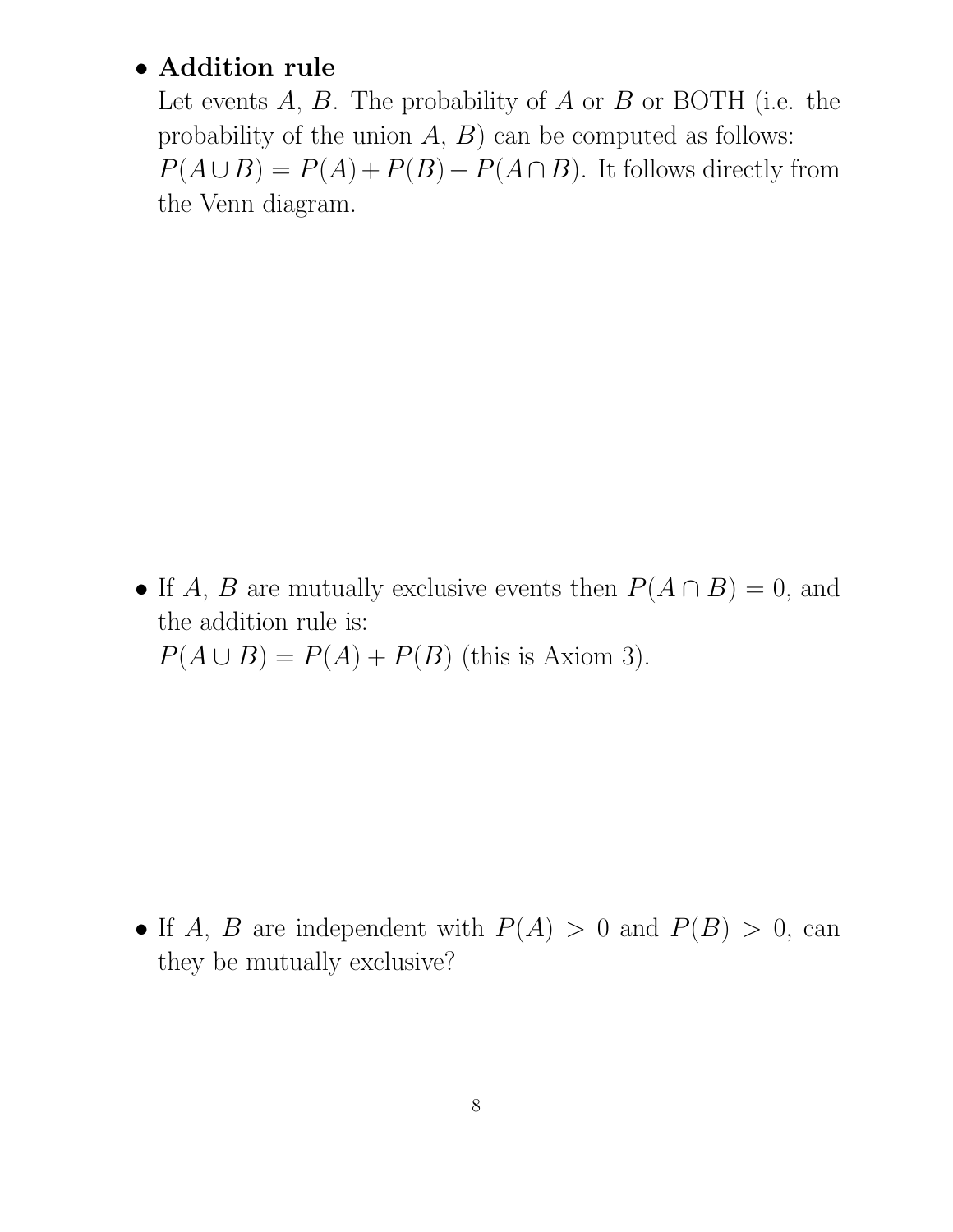Examples:

- 1. Draw two cards with replacement. Let's define the events  $A_1, A_2$  as follows:
	- $A_1 = \{$ the first card is an ace}, and  $A_2 = \{$ the second card is an ace}. Find the probability that the first card is an ace or the second card is an ace, or both cards are aces. Or simply we can ask: Find the probability that we observe at least one ace.

2. Two dice are rolled 10 times. Find the probability that in these 10 rolls we observe the sum of 5 at least once.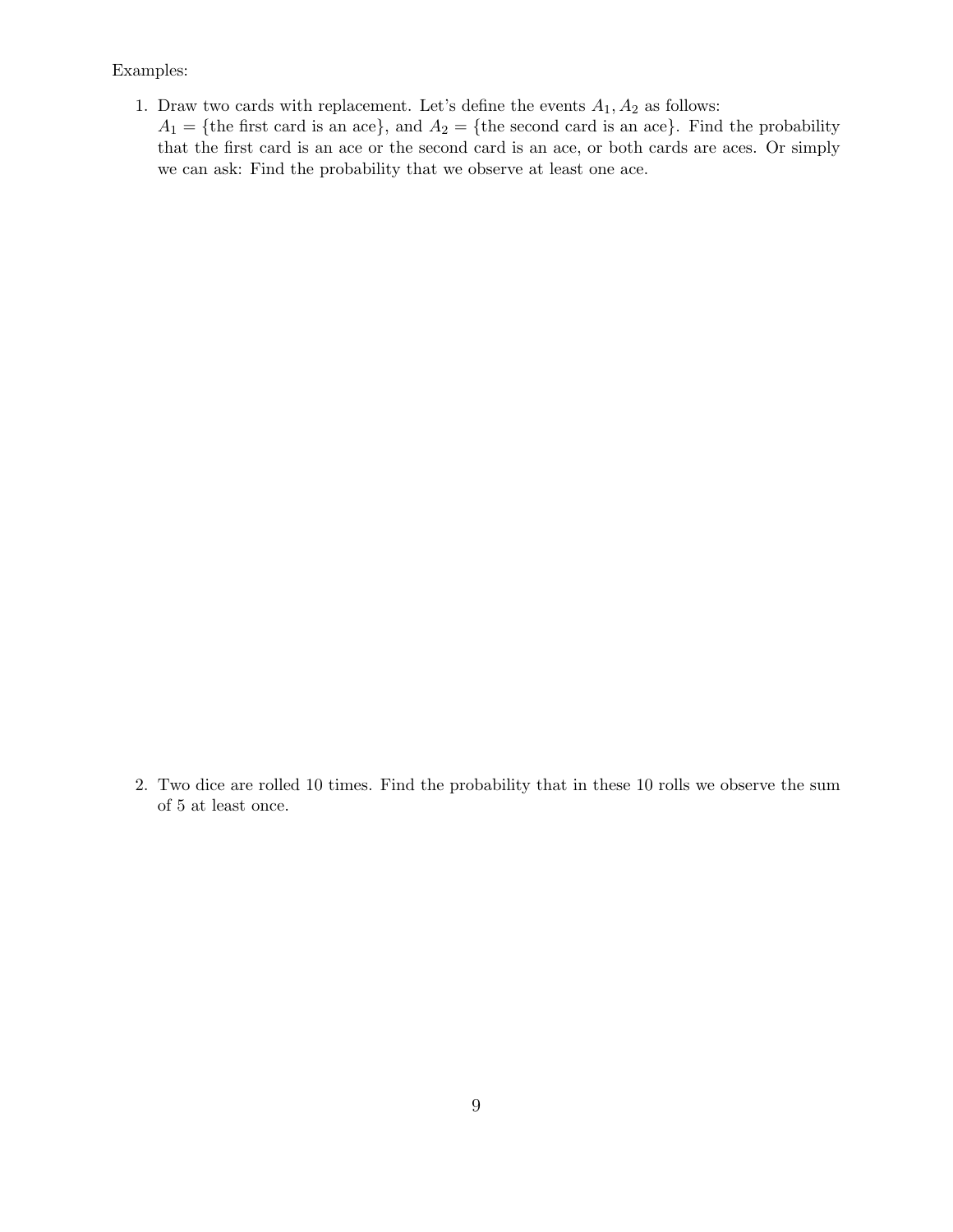# De Morgan's Law

Very useful!

Using De Morgan's law we can find the probability of the union of the complements and the intersection of the complements of a number of events. More specifically:

$$
P(A' \cap B') = 1 - P(A \cup B)
$$

and

 $P(A' \cup B') = 1 - P(A \cap B)$ 

Use a Venn diagram to show these results.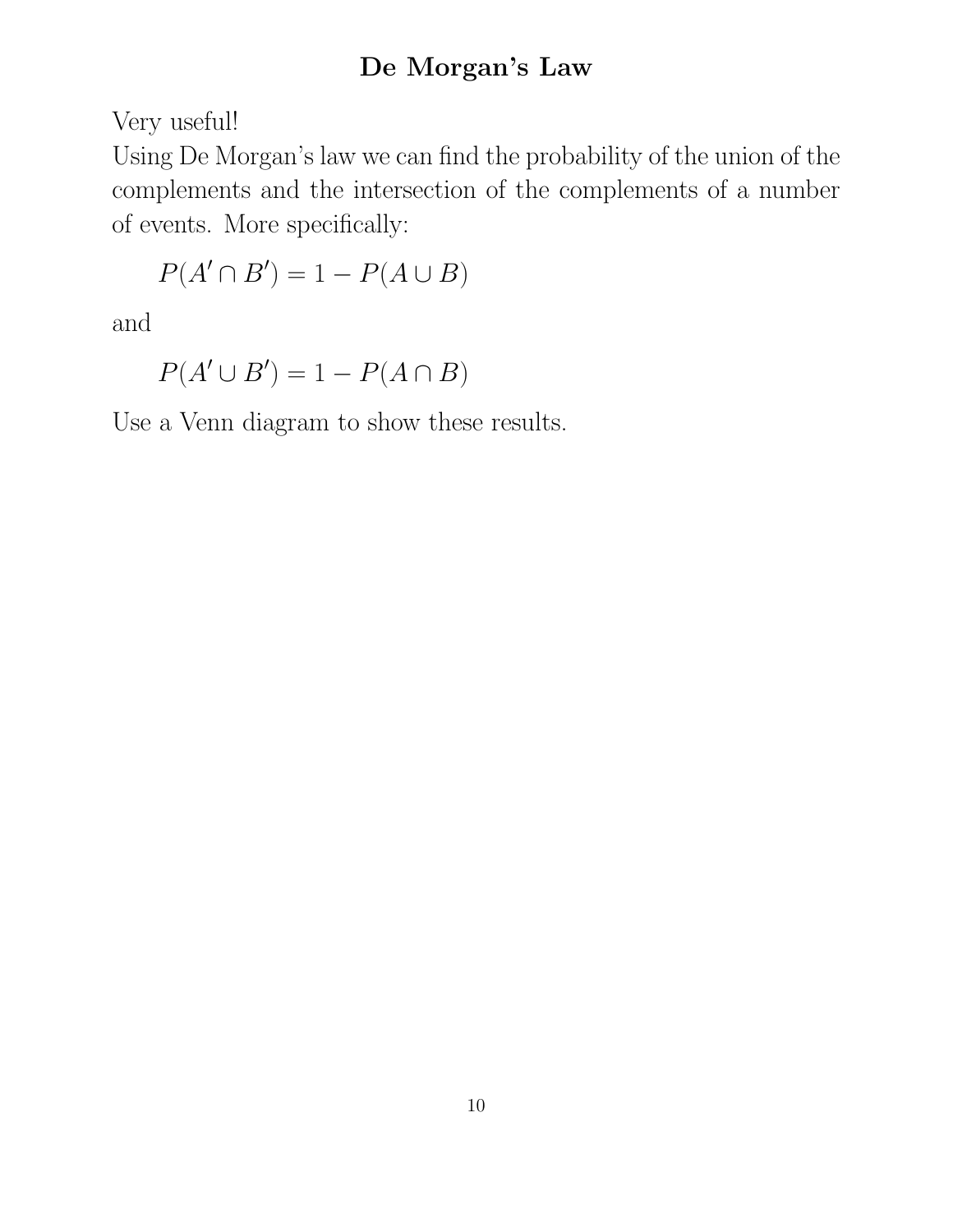# Law of total probability Decomposition rule

Let event  $A, B$  as shown in the figure below.



Event A can be expressed as:

 $A = (A \cap B) \cup (A \cap B')$ 

The events  $A \cap B$  and  $A \cap B'$  are mutually exclusive and therefore from Axiom 3 we have:

 $P(A) = P(A \cap B) + P(A \cap B')$ 

Using the multiplication rule the above can be expressed as:

 $P(A) = P(A|B)P(B) + P(A|B')P(B')$ 

This is called the law of total probability or decomposition rule. It allows us to compute the probability of an event when it is not easy to compute it directly. This rule can be extended to more than two events. If  $A$  intersects with the events  $B, C$  and  $D$  we have:  $P(A) = P(A|B)P(B) + P(A|C)P(C) + P(A|D)P(D).$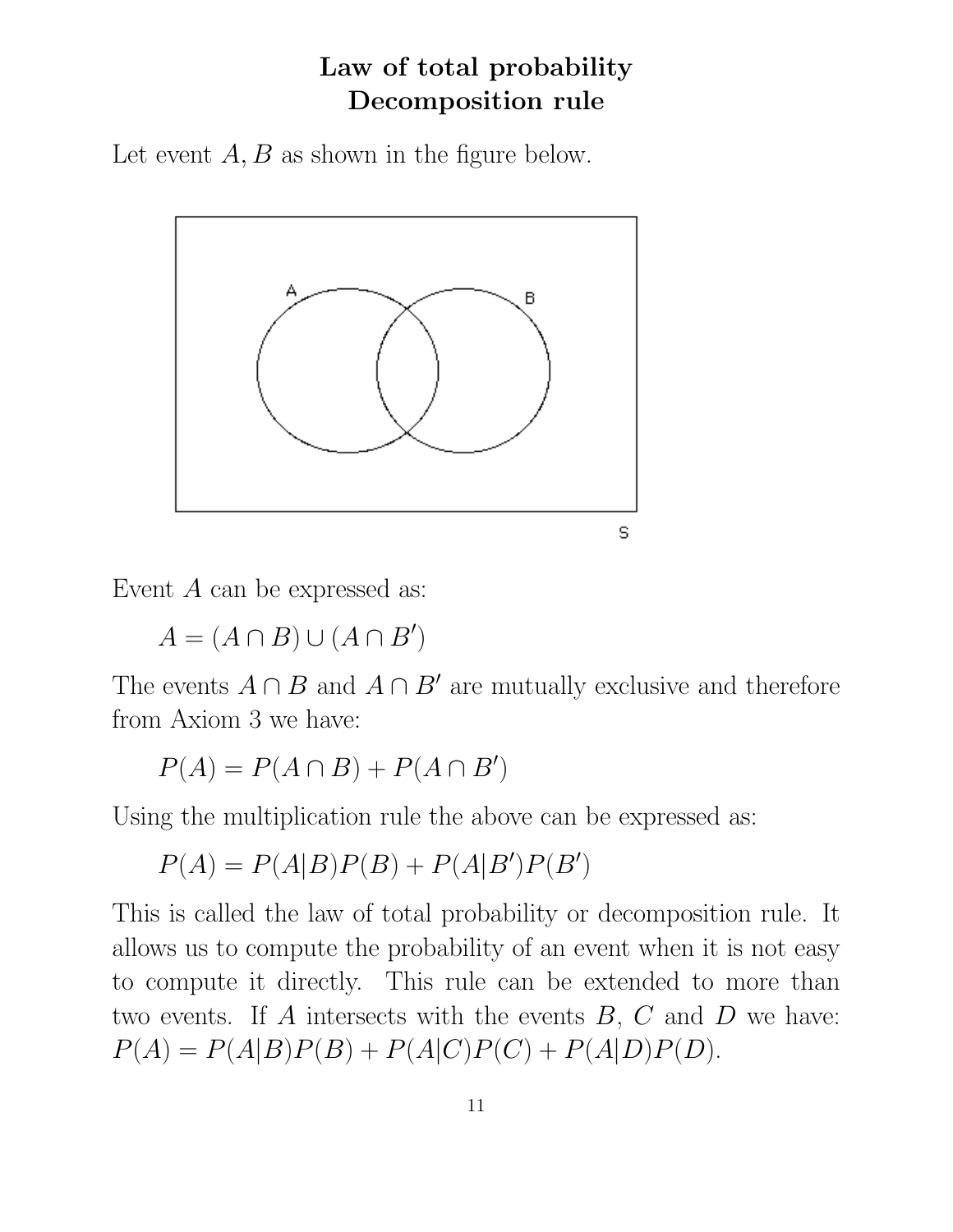- 1. A blood test is 95% effective in detecting a certain disease when the disease in fact is present. The test also yields a false positive result 1% of the healthy persons tested. Suppose that 0.5% (0.005) of the population actually has the disease.
	- a. A person will be tested for the disease. Find the probability that the test will be positive.
	- b. Suppose that a person was found positive. Find the probability that the person actually has the disease.
- 2. There are 2 urns. In the first urn there are 5 green balls and 4 blue balls. In the second urn there are 4 white balls, 2 yellow balls, and 2 green balls. One ball is drawn at random from the first urn and it is placed in the second urn. Then a ball is drawn at random from the second urn.
	- a. Find the probability that the ball drawn from the second urn is green.
	- b. Given that the ball drawn from the second urn is green what is the probability that the ball drawn from urn 1 was also green.
- 3. A machine that produces parts for cars is in good condition 90% of the time. When the machine is in good condition 1% of the parts are defective. When it is not in good condition 15% of the parts are defective.
	- a. Find the probability that a randomly selected part is defective.
	- b. Suppose that a randomly selected part was found to be defective. What is the probability that the machine was not in good condition?
- 4. The marketing manager of a toy manufacturing firm is planning to introduce a new toy into the market. In the past, 40% of the toys introduced by the company have been succesful and 60% have not been succesful. Before the toy is actually marketed, market research is conducted and a report, either favorable or unfavorable, is compiled. In the past, 80% of the succesful toys received favorable reports and 30% of the unsuccesful toys also received favorable reports.
	- a. What proportion of the new toys receive favorable market research reports?
	- b. Suppose that market research gives a favorable report on a new toy. What is the probability that the new toy will be succesful?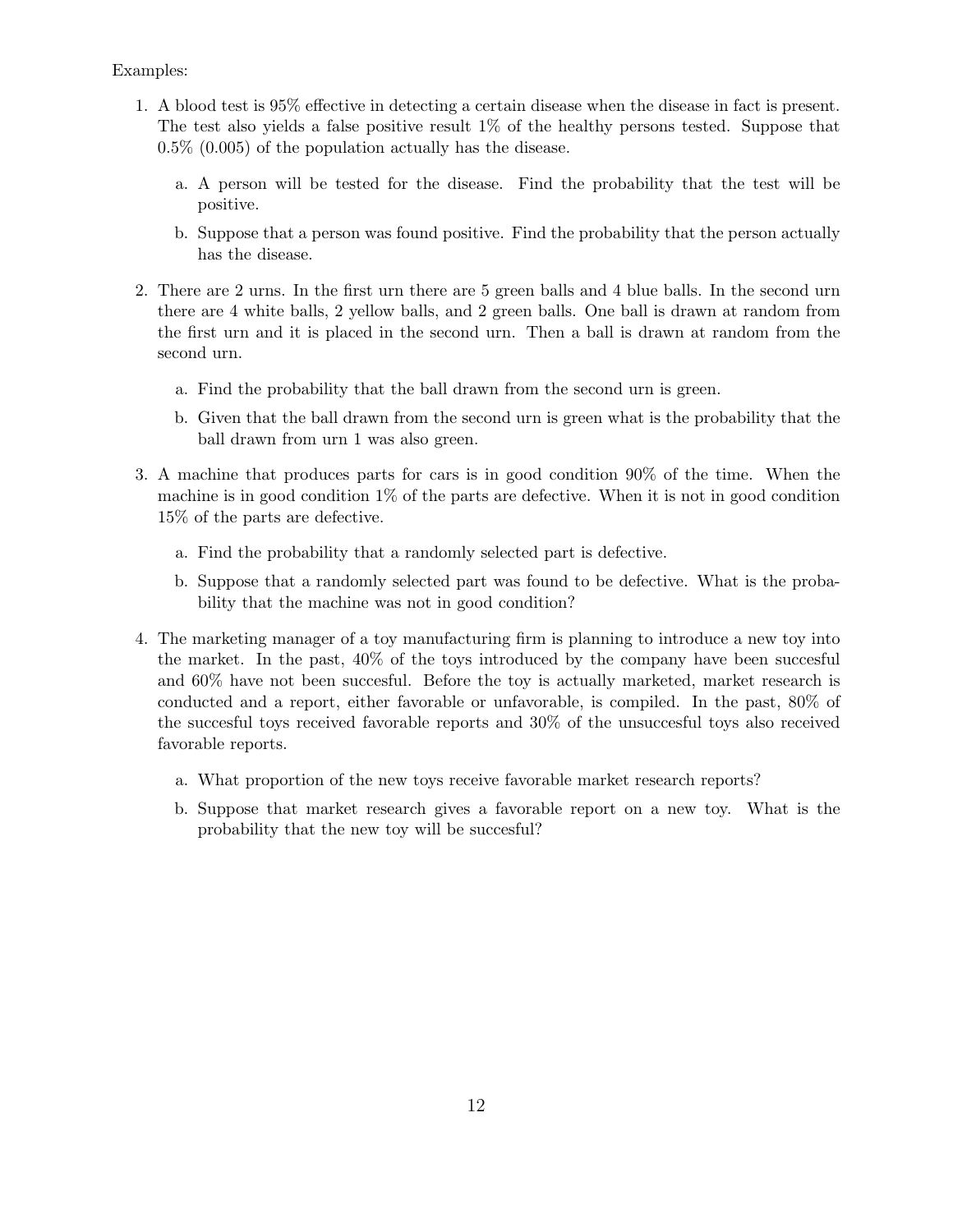## Probability - Summary

• Conditional probability:

$$
P(A|B) = \frac{P(A \cap B)}{P(B)}
$$

$$
P(B|A) = \frac{P(A \cap B)}{P(A)}
$$

• Multiplication rule:

$$
P(A \cap B) = P(A|B)P(B) = P(B|A)P(A)
$$

If  $A, B$  are independent then  $P(A \cap B) = P(A)P(B)$ .

• Addition rule:

$$
P(A \cup B) = P(A) + P(B) - P(A \cap B)
$$

If A, B are mutually exclusive then  $P(A \cup B) = P(A) + P(B)$ .

• De Morgan's Law:

 $P(A' \cap B') = 1 - P(A \cup B)$  $P(A' \cup B') = 1 - P(A \cap B)$ 

• Useful result (complement events):

$$
P(A) + P(A') = 1 \Rightarrow P(A') = 1 - P(A)
$$

and

$$
P(A|B) + P(A'|B) = 1
$$

• If  $A, B$  are mutually exclusive then  $P(A|B) = 0$  and if  $A, B$  are independent then  $P(A|B) = A$ .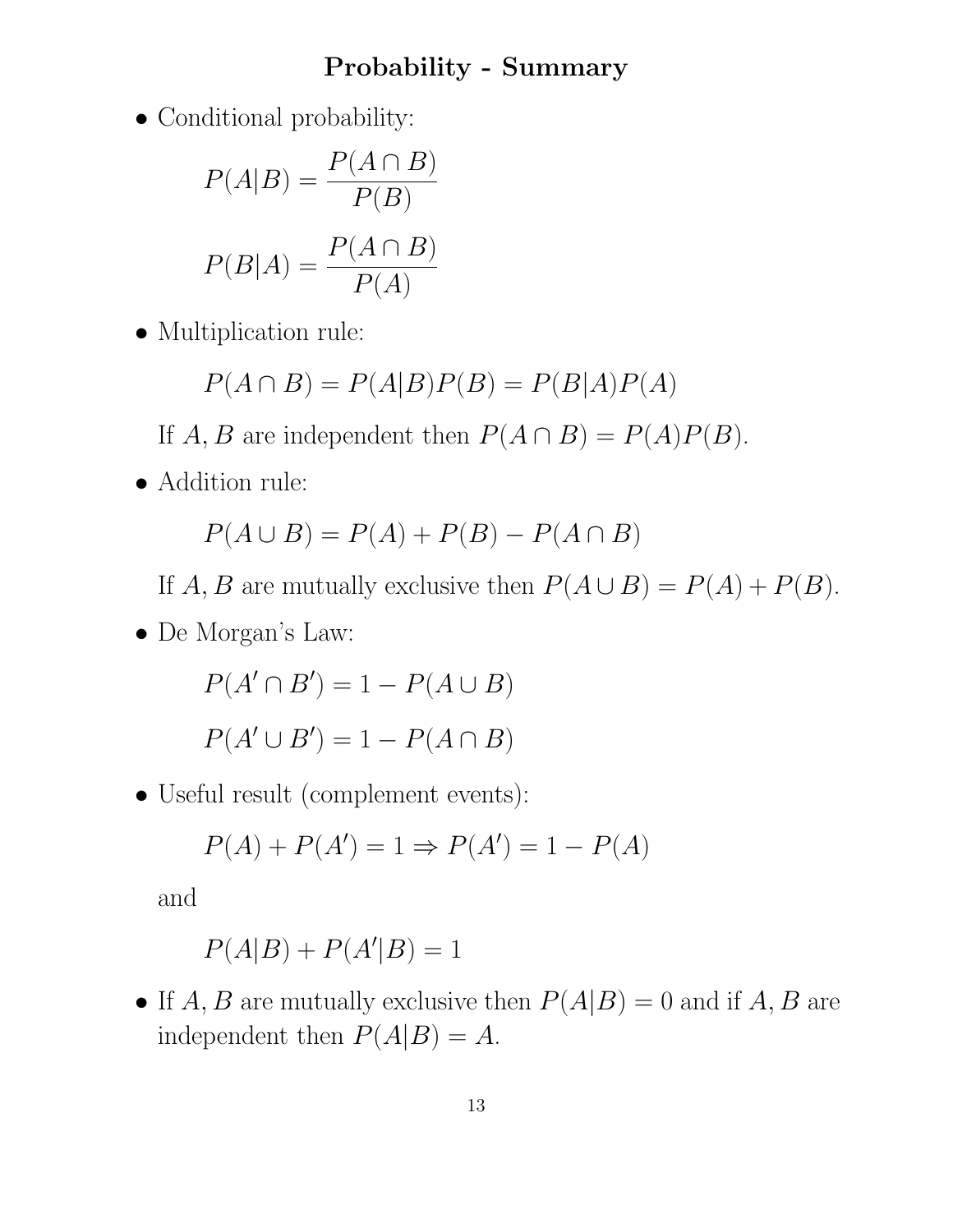## Probability - examples

#### Example 1:

For each of the following, list the sample space and tell whether you think the events are equally likely.

- a. Roll two dice; record the sume of the numbers.
- b. A family has 3 children; record the genders in order of birth.
- c. Toss 4 coins; record the number of tails.
- d. Toss a coin 10 times.; record the longest run of heads.

#### Example 2:

Suppose the probability that a U.S. resident has traveled to Canada is 0.18, to Mexico is 0.09, and to both countries s 0.04. What is the probability that an American chosen at random has

- a. traveled to Canada but not to Mexico?
- b. traveled to either Canada or Mexico?
- c. not traveled to either country?

#### Example 3:

Employment data at a large company reveal that 72% of the workers are married, that 44% are college graduates, and that half of the grads are married. What is the probability that a randomly chosen worker

- a. is neither married nor a college graduate?
- b. is married but not a college graduate?
- c. is married or a college graduate?

#### Example 4:

Seventy percent of kids who visit a doctor have fever, and 30% of kids with fever have sore throats. What is the probability that a kid who goes to the doctor has a fever and a sore throat?

#### Example 5:

You pick three cards at random from a deck. Find the probability of each event described below.

- a. You get no aces.
- b. You get all hearts.
- c. The third card is your first black card.
- d. You have at least one diamond.

#### Example 6:

The soccer team's shirts have arrived in a big box, and people just start grabbing them, looking for the right size. The box contains 4 medium, 10 large, and 6 extra-large shirts. You want a medium for you and one for your sister. Find the probability of each event described.

- a. The first two you grab are the wrong sizes.
- b. The first medium shirt you find is the third one you check.
- c. The first four shirts you pick are all extra-large.
- d. At least one of the first four shirts you check is a medium.

#### Example 7:

Given the table below, are high blood pressure and high cholesterol independent? Explain.

|             |      | <b>Blood Pressure</b> |      |
|-------------|------|-----------------------|------|
|             |      | High                  |      |
|             | High | D 11                  | ነ 91 |
| Cholesterol |      | 0.16                  | 0.52 |

#### Example 8:

Suppose that 23% of adults smoke cigarettes. It is known that 57% of smokers and 13% of nonsmokers develop a certain lung condition by age 60.

- a. Explain how these statistics indicate that lung condition and smoking are not independent.
- b. What is the probability that a randomly selected 60-year-old has this lung condition?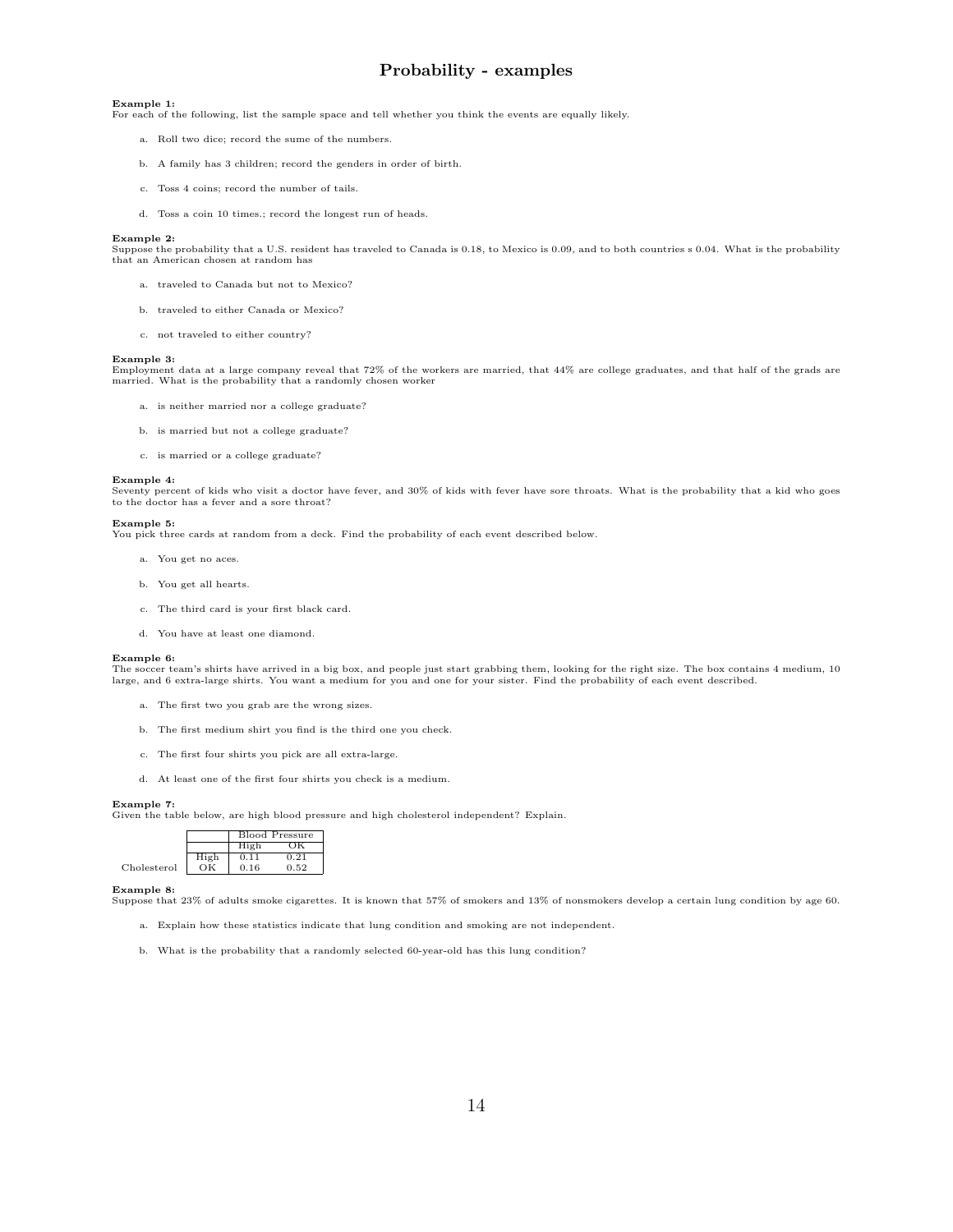#### Example 9:

The 60 students of a statistics class can be classified as below according to their academic status and whether they live on or off campus.

|           | On campus | Off campus | Total |
|-----------|-----------|------------|-------|
| Sophomore | 15        | Ð          | 20    |
| Junior    | 10        | 5          | 15    |
| Senior    | 15        | 10         | 25    |
| Total     | 40        | 20         | 60    |

A student from this class is selected at random. Let the events A, J, C, S be as follows:  $A = \{\text{senior}\}\$ ,  $J = \{\text{junior}\}\$ ,  $C = \{\text{on campus}\}\$  $S = \{\text{sophone}\}\.$  Find the probability that the student:

- a. lives on campus.
- b. is a senior.
- c. does not live on campus.
- d. lives on campus and is a junior.
- e. lives on campus or is a junior.
- f. neither lives on campus nor is a junior.
- g. does not live on campus given that he is a senior.
- h. lives on campus given that he is a senior.
- i. is a senior and sophomore.
- j. lives on campus or lives off campus.
- k. lives on campus and is not senior.
- l. does not live on campus or is not a sophomore.
- m. Are the events senior and campus independent?

#### Example 10:

An unbiased die in the shape of regular dodecahedron has twelve faces with the numbers 2,2,4,4,4,6,6,10,10,10,12,12, shown separately on the faces. The result of a throw is the number shown on the uppermost face. Each of four players throws the die twice and scores the sum of the two results.

- a. What is the probability that a player will get a score greater than six? (Ans. 0.8888).
- b. What is the probability that exactly one of the four players will get a score greater than six? Assume that their scores are independent from one another. (Ans. 0.0049).

#### Example 11:

The color of a person's eyes is determined by a single pair of genes. If they are both blue-eyed genes, then the person will have blue eyes; if they are both brown-eyed genes, then the person will have brown eyes; and if one of them is blue-eyed gene and the other a brown-eyed gene, then the<br>person will have brown eyes (because of the latter fact we say that the brownindependently receives one eye gene from each of its parents and the gene it receives from a parent is equally likely to be either of the two gnes of that parent. Suppose that person A and both of his parents have brown eyes, but person A's sister has blue eyes.

a. What is the probabilty that person A possesses a blue-eyed gene? (Ans.  $\frac{2}{3}$ ).

Suppose person A's wife has blue eyes.

b. What is the probability that their first child will have blue eyes? (Ans.  $\frac{1}{3}$ ).

#### Problem 12

On the figure below you see an electric system with three components that operate independently each one with probability 95%.



- a. Find the probability that current will flow from point 1 to point 2.
- b. Given that current flowed from point 1 to point 2, what is the probability that component A functioned?
- c. Let X be the number of paths that allow current to flow from point 1 to point 2. Construct the probability distribution of X. Note:<br> $AB'C'$  is one path because A functions while B and C do not function. Also, X takes the that allows current to flow, while if  $x = 3$  there are three paths that allow current to flow, etc.

#### Problem 13

A medical doctor thinks carefully about the following dilemma: "If I am at least 80 percent certain that my patient has this disease, then I always recommend surgery. If am not so certain, then I recommend additional tests that are expensive and sometimes painful. Now, initially I was only 60 percent certain that patient X had the disease, so I ordered test A. Test A always gives positive result if the patient has the disease. The test<br>was positive for patient X and I was ready to recommend surgery when X in complicates matters! I still believe that the probability that  $\bar{X}$  has the disease is 60 percent but the interpretation of the results of test A should be different. This is because test A yields false positive result 30 percent of the time in the case of a diabetic patient. Now what do I do? Should<br>I recommend surgery?" Let denote with D the event that patient X has the

- a. Compute the probability that test A is positive.
- b. Should the doctor recommend surgery? To help the doctor compute the probability that the patient has the disease given that the test is positive.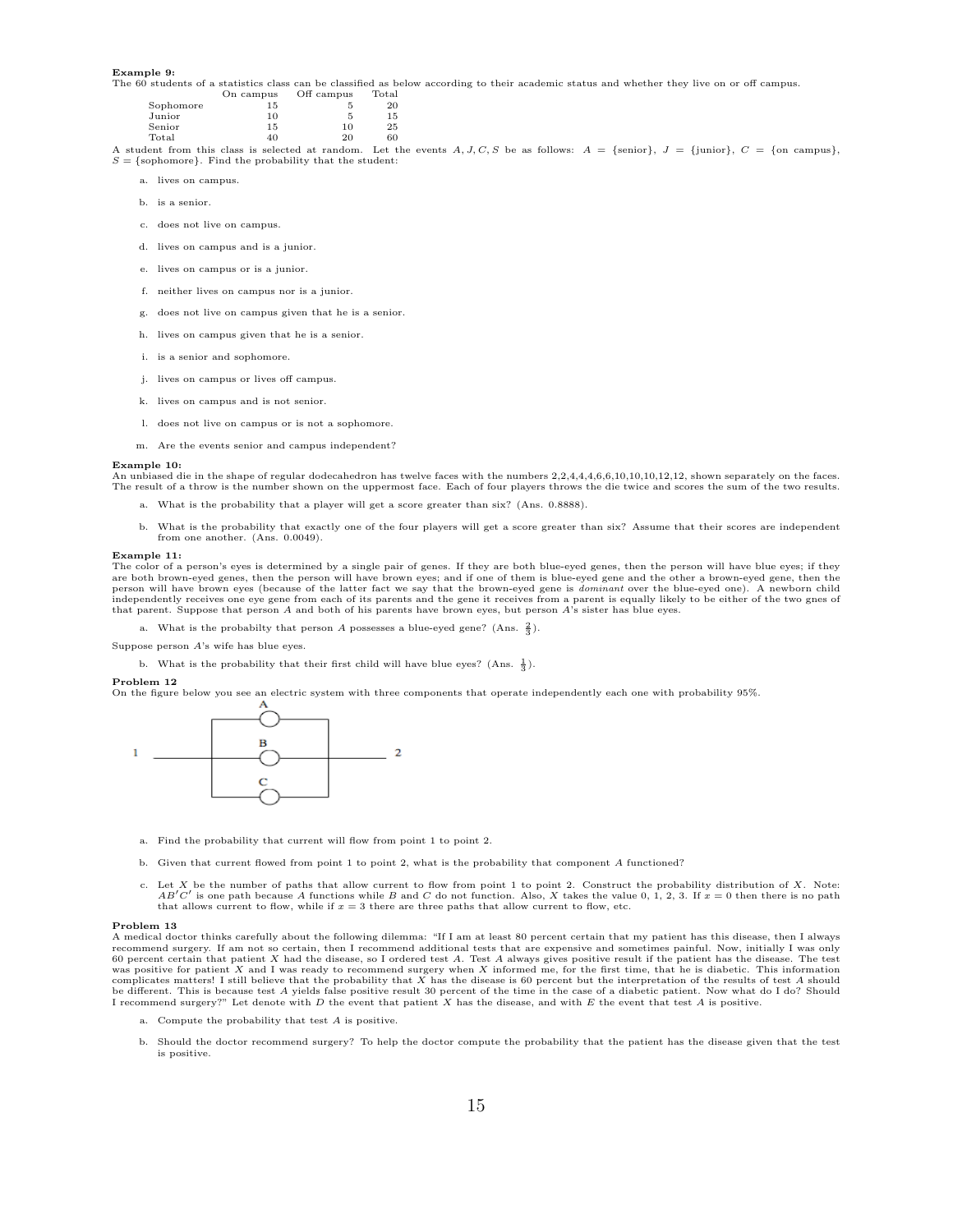### The game of craps

A popular gambling game called craps is described below. A player rolls two dice, and the sum of the two numbers that appear is recorded. If the sum on the first roll is 7 or 11, the player wins immediately and the game stops. If on the first attempt a sum of 2, or 3, or 12 is scored, the player loses the game immediately. If the sum on the first roll is 4, 5, 6, 8, 9, or 10, then the two dice are rolled again until either the sum of 7 is scored or the original sum is scored. If the original sum is obtained a second time before 7, then the player wins. If the sum of 7 is obtained before the original sum is obtained a second time, then the player loses. Here are some examples:

First roll: sum is 11 then player wins.

First roll: sum is 12 then player loses.

First roll: sum is 5, second roll: sum is 5 then player wins.

First roll: sum is 8, second roll: sum is 2, third roll: sum is 8, then player wins.

First roll: sum is 4, second roll: sum is 11, third roll: sum is 7, then player loses.

Compute the probability that the player will win.

### Monty Hall experiment - Let's make a deal...

In this experiment there are three doors. Behind one of the doors there is a prize, a new car! Behind the other two doors there are no prizes. The game begins as follows. The player selects his/her door and then the host - who knows where the prize is located - opens one of the two doors that have no prize. So far we have the player's door closed and one of the other two doors opened. At this point the host makes the offer to the player to stay with his/her initial choice or to switch to the other closed door. What should the player do?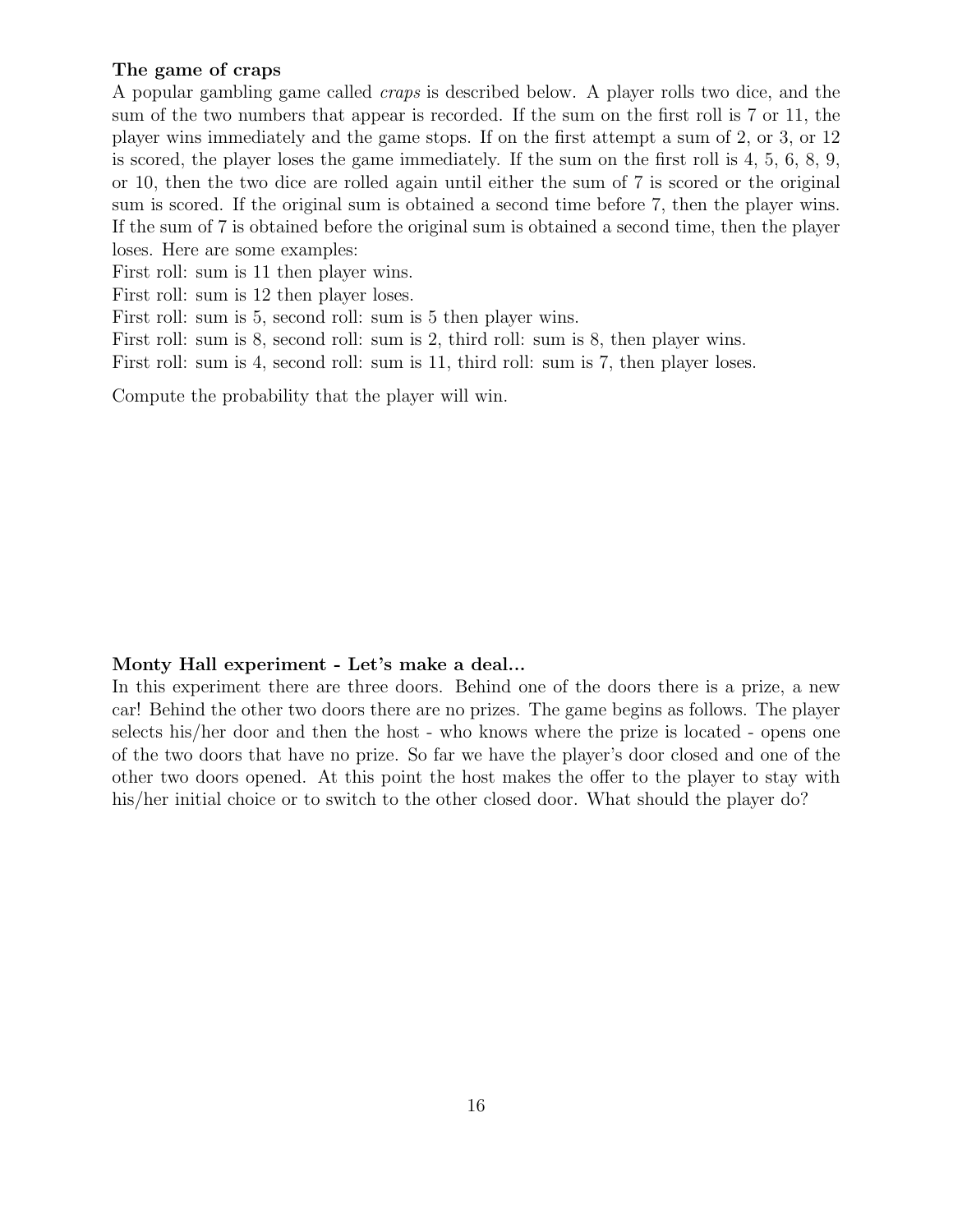### Poker Combinations

A Poker hand consists of five cards. Players try for combinations of two or more cards of a kind, five-card sequences, or five cards of the same suit. Poker is played with a standard 52-card deck in which all suits are of equal value, the cards ranking from the ace high, downward through king, queen, jack, and the numbered cards 10 to the deuce. The ace may also be considered low to form a straight (sequence) ace through five as well as high with king-queen-jack-10.

Here is the traditional ranking of hands with some examples:

- 1. Royal Flush (ten-jack-queen-king-ace all of the same suit):  $10\clubsuit, J\clubsuit, Q\clubsuit, K\clubsuit, A\clubsuit$ .
- 2. Straight Flush (five cards of the same suit in sequence other than royal flush): 2♠, 3♠, 4♠, 5♠, 6♠.
- 3. Four of a kind, plus any fifth card:  $5\clubsuit, 5\spadesuit, 5\diamondsuit, 5\heartsuit, 4\clubsuit$ .
- 4. Full house (three of a kind plus a pair):  $5\clubsuit, 5\spadesuit, 5\diamondsuit, 4\heartsuit, 4\clubsuit$ .
- 5. Flush (any five cards of the same suit other than straight flush):  $3\clubsuit$ ,  $6\clubsuit$ ,  $8\clubsuit$ ,  $10\clubsuit$ ,  $J\clubsuit$ .
- 6. Straight (five cards in sequence not all of the same suit):  $2\spadesuit$ ,  $3\heartsuit$ ,  $4\spadesuit$ ,  $5\clubsuit$ ,  $6\diamondsuit$ .
- 7. Three of a kind plus no pair:  $5\clubsuit, 5\spadesuit, 5\diamondsuit, 4\heartsuit, 6\clubsuit$ .
- 8. Two pairs plus any fifth card:  $5\clubsuit, 5\spadesuit, 4\diamondsuit, 4\heartsuit, 9\clubsuit$ .
- 9. One pair plus three other cards:  $5\clubsuit$ ,  $5\spadesuit$ ,  $4\diamondsuit$ ,  $6\heartsuit$ ,  $10\clubsuit$ .
- 10. Nothing

| Rank | Poker Hand           | $#$ of Combinations |
|------|----------------------|---------------------|
| 1.   | Royal Flush          | 4                   |
| 2.   | Other Straight Flush | 36                  |
| 3.   | Four of a kind       | 624                 |
| 4.   | <b>Full House</b>    | 3744                |
| 5.   | Flush                | 5108                |
| 6.   | Straight             | 10200               |
| 7.   | Three of a kind      | 54912               |
| 8.   | Two Pairs            | 123552              |
| 9.   | One Pair             | 1098240             |
| 10.  | Nothing              | 1302540             |
|      | Total                | 2598960             |

See poker experiment on SOCR:

http://wiki.stat.ucla.edu/socr/index.php/SOCR\_EduMaterials\_Activities\_PokerExperiment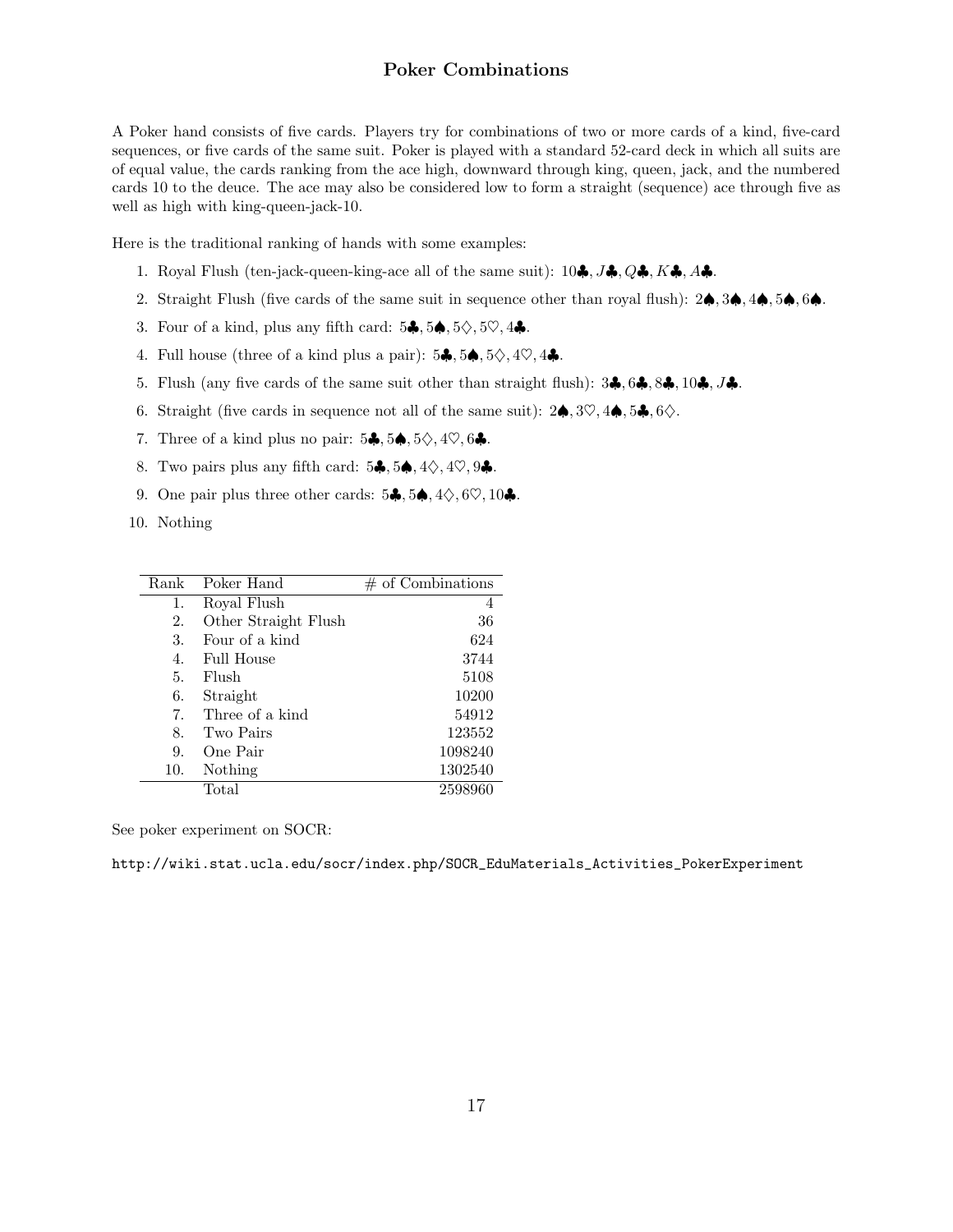A standard 52-card deck consists of the following 13 denominations (4 cards in eac denomination), and 4 suits (13 cards in each suit):

| ♣              | A              | ♦              | v              |
|----------------|----------------|----------------|----------------|
| $\overline{2}$ | $\overline{2}$ | $\overline{2}$ | $\overline{2}$ |
| 3              | 3              | 3              | 3              |
| 4              | 4              | 4              | 4              |
| 5              | 5              | 5              | 5              |
| 6              | 6              | 6              | 6              |
| 7              | 7              | 7              | 7              |
| 8              | 8              | 8              | 8              |
| 9              | 9              | 9              | 9              |
| 10             | 10             | 10             | 10             |
| J              | J              | J              | J              |
| Q              | Q              | Q              | Q              |
| Κ              | Κ              | Κ              | Κ              |
| A              | A              | $\overline{A}$ | A              |

See SOCR poker calculations here:

### http://wiki.stat.ucla.edu/socr/index.php/ AP\_Statistics\_Curriculum\_2007\_Prob\_Count#Poker\_Game\_Calculations

There are  $\binom{52}{5} = \frac{52!}{(52-5)!5!} = 2598960$  different ways to choose 5 cards from the available 52 cards.

Let's compute the number of combinations of the following poker hand: four of kind plus any fifth card: We need 2 different denominations (for example 4 aces plus an eight). There are  $\binom{13}{2}$  different ways to choose 2 denominations from the 13 available denominations. Now, there are  $\binom{4}{4}$  ways to choose the 4 aces from the 4 aces, and  $\binom{4}{1}$  different ways to choose one eight from the 4 eights. Also, the opposite could have occured (that is, 4 eights and 1 ace). Therefore the number of combinations of a four of a kind plus any fifth card is:

$$
\binom{13}{2}\binom{4}{4}\binom{4}{1}2 = 624.
$$

Similarly, we can find the number of combinations of a pair plus 3 other cards (for example 2 aces plus 1 two, 1 seven, 1 eight). We need 4 denominations. There are  $\binom{13}{4}$  different ways to choose 4 denominations from the available 13 denominations. Now, there are  $\binom{4}{2}$  different ways to choose a pair from one of the 4 denominations, and  $\binom{4}{1}$  different ways to choose one card from each of the other 3 denominations. Also, we multiply by 4 because the pair could have come from the 2s or the 7s or the 8s. Therefore the number of combinations of a pair plus 3 other cards is:

$$
\binom{13}{4}\binom{4}{2}\binom{4}{1}\binom{4}{1}\binom{4}{1}4 = 1098240.
$$

For the examples above, to compute the probability that a player receives a four of kind plus any fifth card or a pair plus 3 other cards we simply divide the number of combinations that this particular poker hands occurs over the total number of ways in which 5 cards can be selected from the available 52 cards.

$$
P(\text{four of a kind plus a fifth card}) = \frac{\binom{13}{2}\binom{4}{4}\binom{4}{1}2}{\binom{52}{5}} = \frac{64}{2598960} = 0.0000246.
$$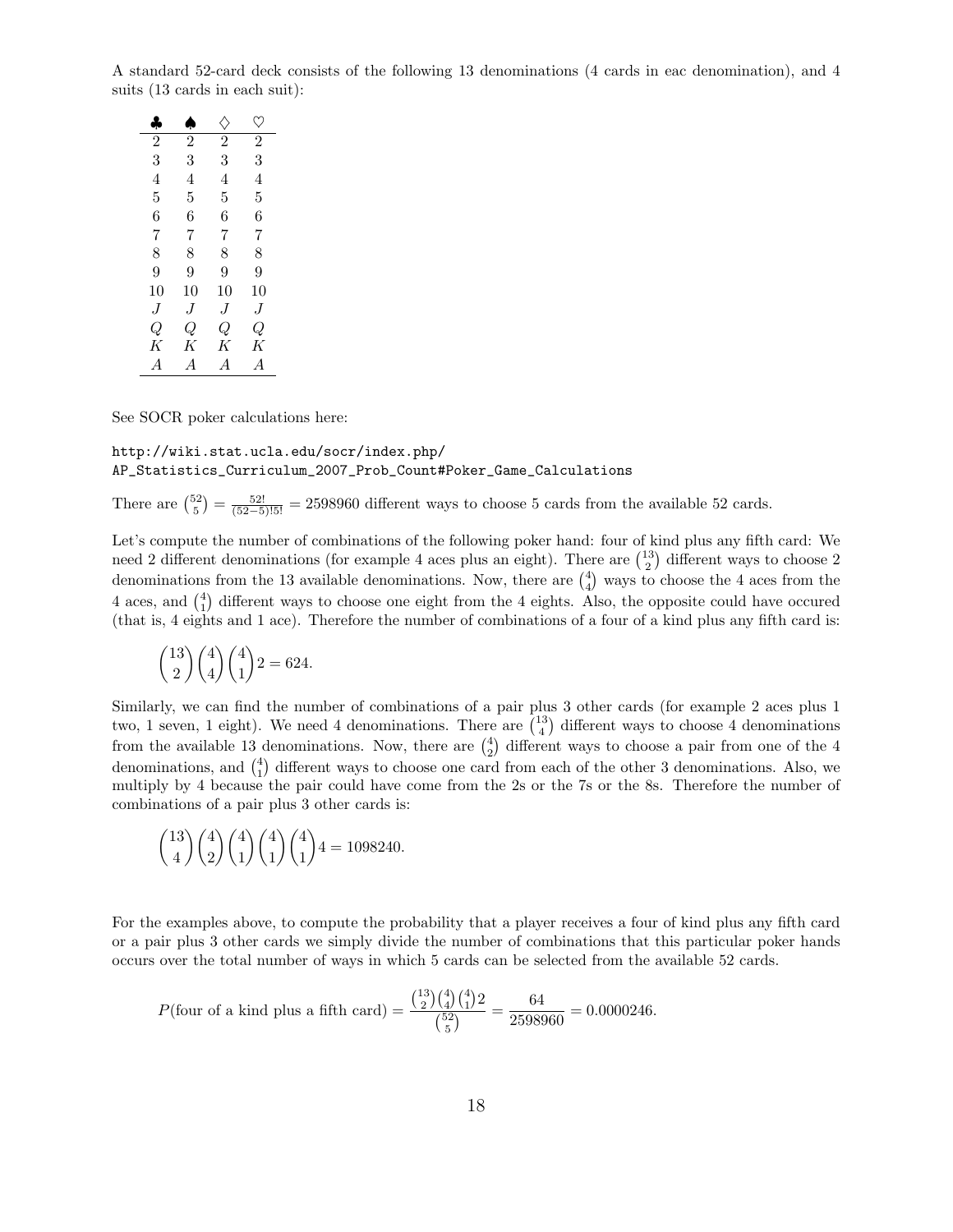## Introduction to random variables

- Discrete random variables.
- Continuous random variables.
- Discrete random variables. Denote a discrete random variable with  $X$ : It is a variable that takes values with some probability. Examples:
	- a. Roll a die. Let X be the number observed.
	- b. Draw 2 cards with replacement. Let  $X$  be the number of aces among the 2 cards.
	- c. Roll 2 dice. Let X be the sum of the 2 numbers observed.
	- d. Toss a coin 5 times. Let  $X$  be the number of tails among the 5 tosses.
	- e. Randomly select a US household. Let  $X$  be the number of people live in this household.

### • Probability distribution of a discrete random variable X

It is the list of all possible values of  $X$  with the corresponding probabilities. It can be represented by a table, a graph, or a function. Examples:

a. Roll a die. Let X be the number observed. The probability distribution of X is:

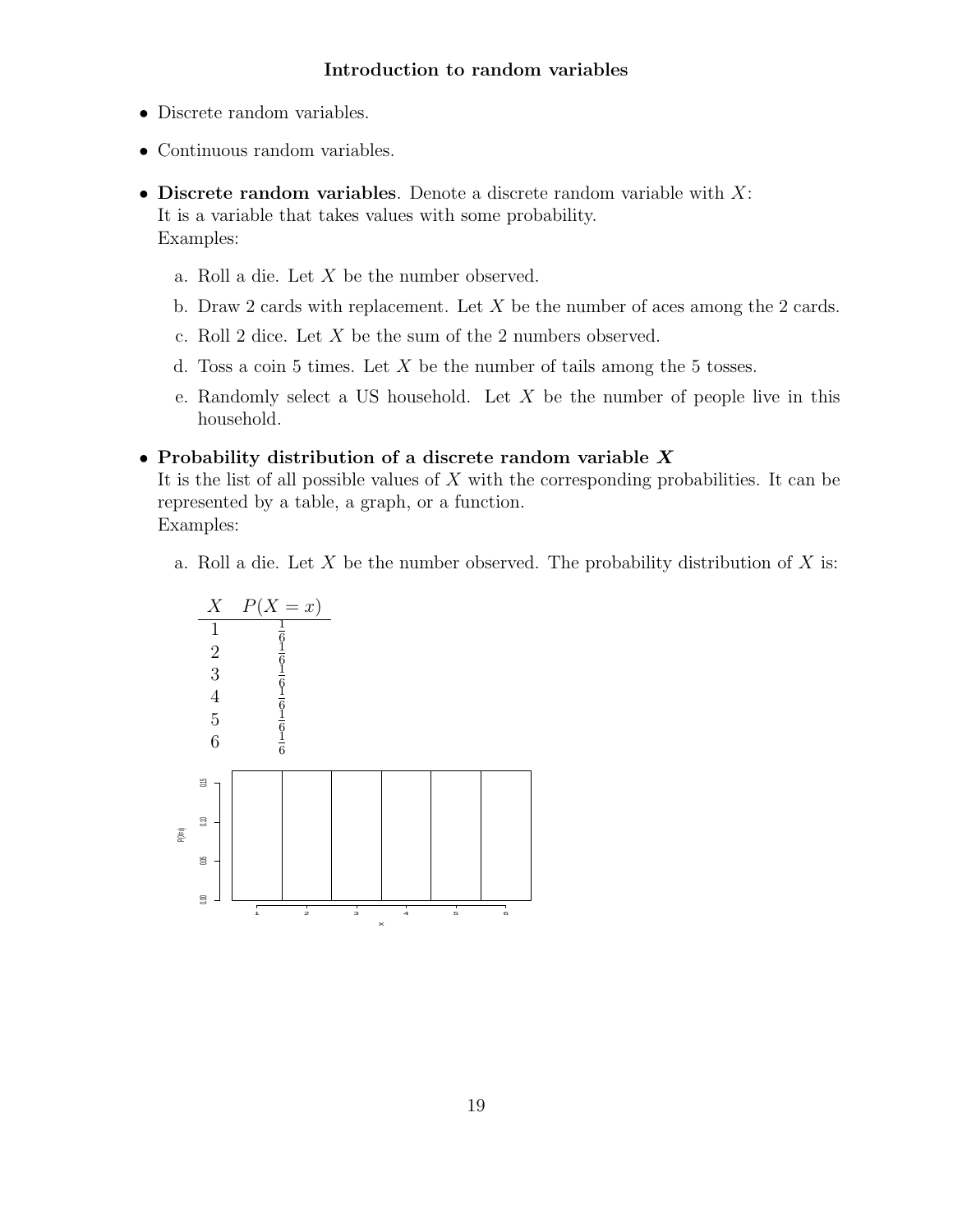b. Roll two dice. Let  $X$  be the sum of the two numbers observed. The probability distribution of  $X$  is:



We can also represent this distribution with a function:  $P(X = x) = \frac{6-|x-7|}{36}$ , for  $x = 2, 3, \dots, 12$ . This is called probability mass function and returns the probability for each possible value of the random variable X.

• Expected value (or mean) of a discrete random variable It is denoted with  $E(X)$  or  $\mu$  and it is computed as follows: Definition:

$$
\mu = E(X) = \sum_{x} xP(X = x)
$$

It is a weighted average. The weights are the probabilities.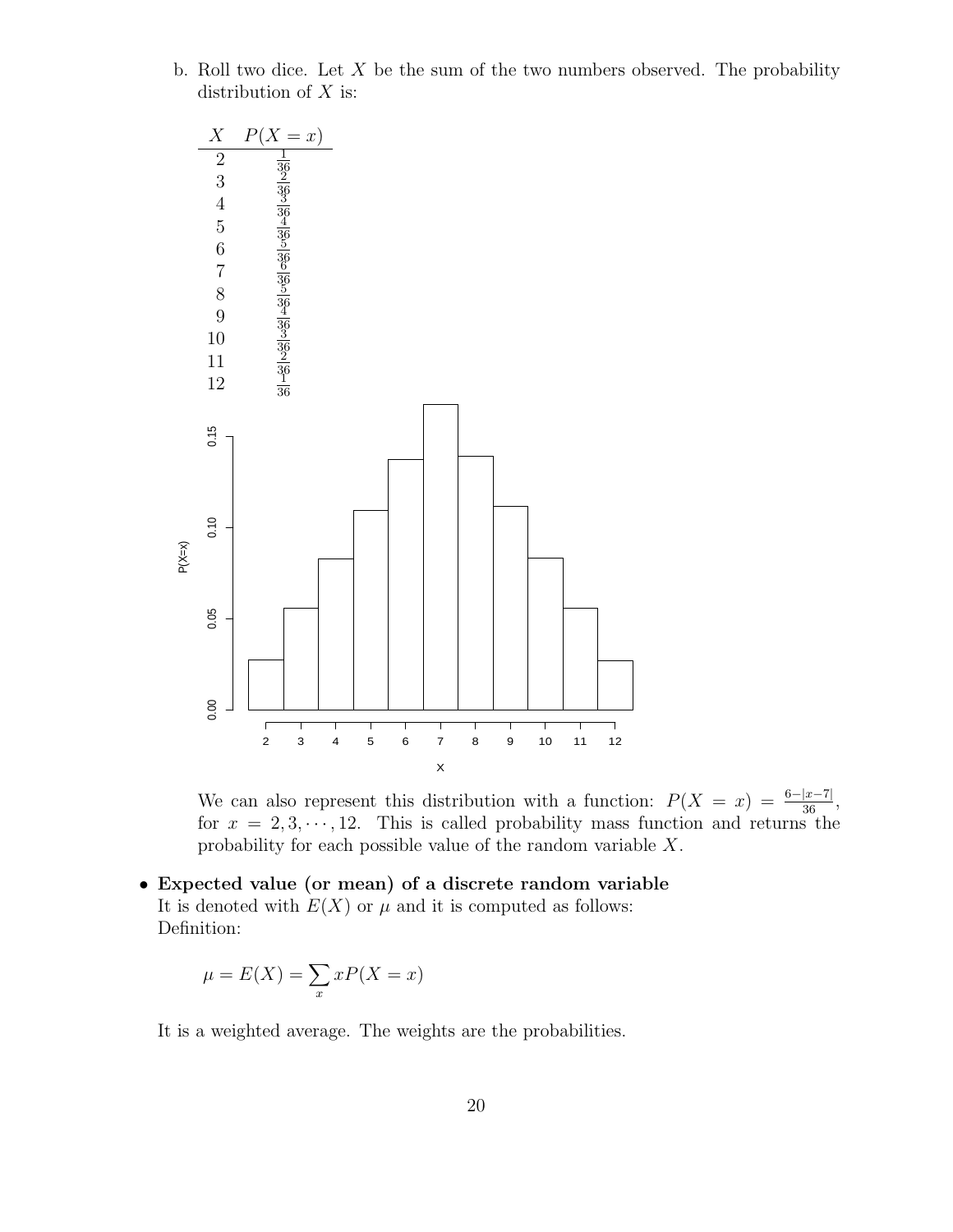Example:

Roll a die. Let X be the number observed. Find the expected value of X. The  $E(X)$ must be somewhere between 1, 6:  $E(X) = 1\frac{1}{6} + 2\frac{1}{6} + 3\frac{1}{6} + 4\frac{1}{6} + 5\frac{1}{6} + 6\frac{1}{6} = 3.5$ . What does this number mean?

Example: Casino roulette. Below you see the standard Nevada roulette table:



#### TABLE  $ROULETTE$  $N$  $\epsilon$  $V$  $A$  $D$  $A$

Roulette is a pleasant, relaxed, and highly comfortable way to lose your money. -JIMMY THE GREEK

 $^{\prime\prime}$  STATISTICS, FROM: DAVID FREEDMAN RUBERT PISANI ROGER PURVES

A player will bet 1\$ on four joining numbers. This bet pays  $8:1$ . Let X be the player's payoff. Find the player's expected profit. See SOCR roulette experiment:

http://wiki.stat.ucla.edu/socr/index.php/ SOCR\_EduMaterials\_Activities\_RouletteExperiment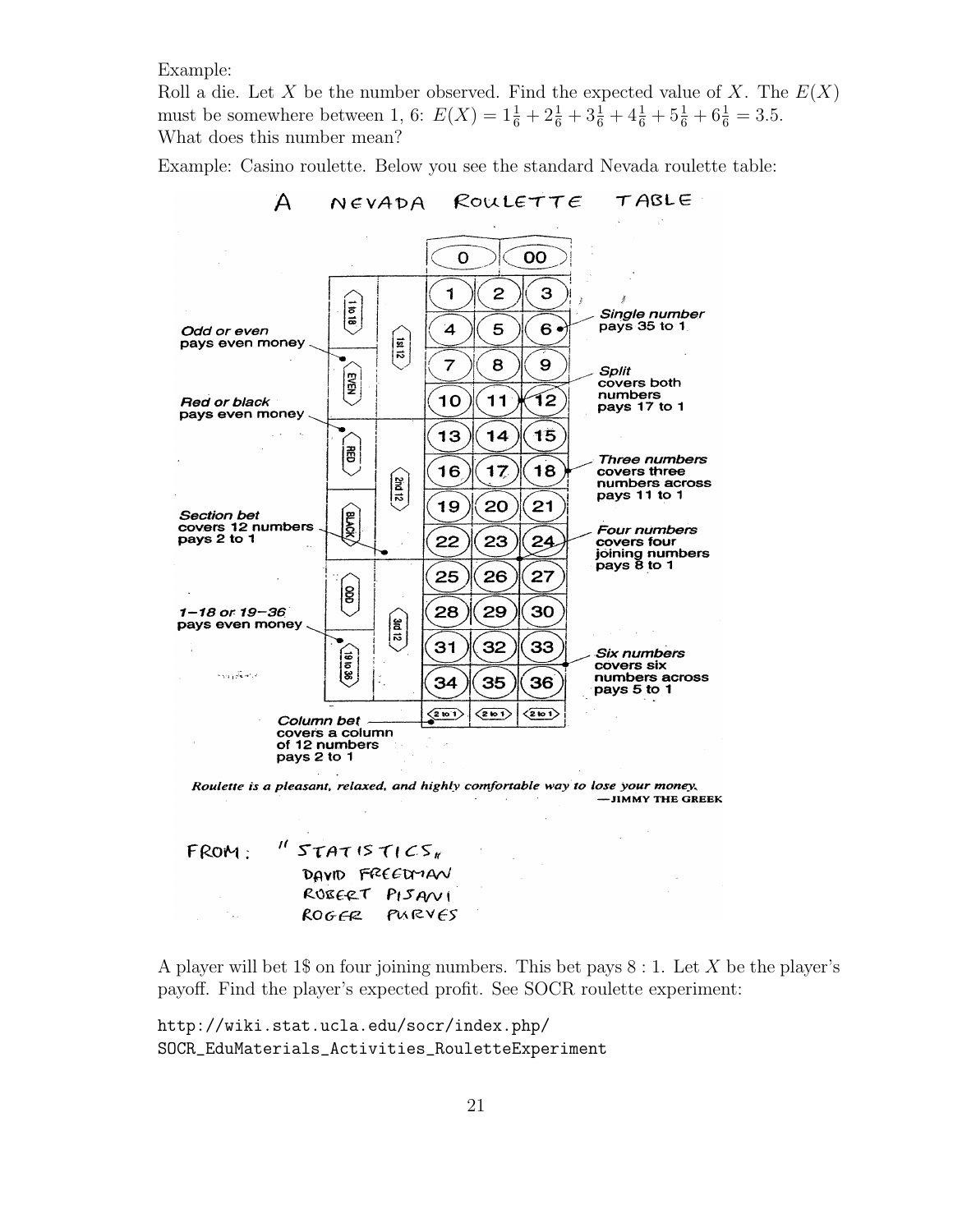## • Expected value of a sum of random variables

Let  $X$  and  $Y$  be 2 random varables. The expected value of the sum of these 2 random variables is:

$$
E(X + Y) = E(X) + E(Y)
$$

Example:

Roll 2 dice. Let  $X$  be the number observed on the first die and  $Y$  be the number observed on the second die. Let W be the sum of the 2 dice. Find the expected value of  $W$ . There are 2 ways to solve this problem:

a. 
$$
E(W) = E(X + Y) = E(X) + E(Y) = 3.5 + 3.5 = 7
$$

b. Or using the distribution of the sum of the two dice (see page 2):

$$
E(W) = \sum_{w} wP(W = w) = 2\frac{1}{36} + 3\frac{2}{36} + \dots + 12\frac{1}{36} = 7.
$$

The expected value of the sum can be extended to more than two random variables:

$$
E(X + Y + Z + \cdots) = E(X) + E(Y) + E(Z) + \cdots
$$

SOCR experiments activities:

http://wiki.stat.ucla.edu/socr/index.php/ SOCR\_EduMaterials\_ExperimentsActivities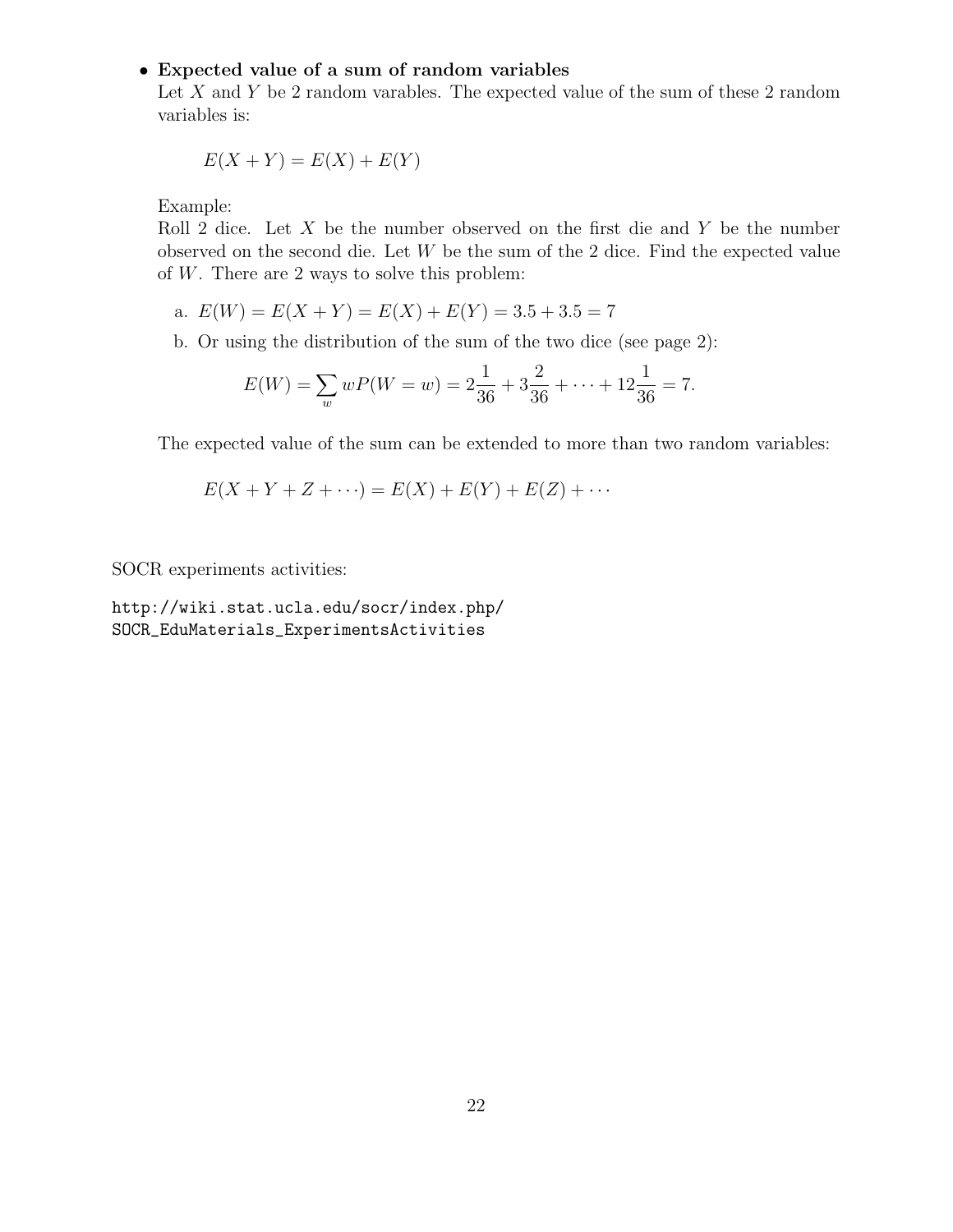• Variance and standard deviation of a discrete random variable Consider the following 2 probability distributions:



What do you observe?

Definition:

$$
Var(X) = \sigma^{2} = E(X - \mu)^{2} = \sum_{x}^{n} (x - \mu)^{2} P(X = x) = \sum_{x} x^{2} P(X = x) - \mu^{2}
$$

The standard deviation of a discrete random variable is the square root of the variance:

$$
SD(X) = \sqrt{\sigma^2} = \sqrt{\sum_{x}^{n} (x - \mu)^2} P(X = x) = \sum_{x} x^2 P(X = x) - \mu^2
$$

It follows that:

$$
\sigma^2 = EX^2 - \mu^2
$$
 or  $EX^2 = \sigma^2 + \mu^2$ 

Example:

Roll a die. Let  $X$  be the number observed. Find the variance of  $X$ .

$$
Var(X) = 1^2 \frac{1}{6} + 2^2 \frac{1}{6} + 3^2 \frac{1}{6} + 4^2 \frac{1}{6} + 5^2 \frac{1}{6} + 6^2 \frac{1}{6} - 3.5^2 = 2.917.
$$

The standard deviation is:

$$
SD(X) = \sqrt{2.917} = 1.708.
$$

### • Some properties of expectation and variance

Let  $X, Y$  random variables and  $a, b$  constants.

- a.  $E(aX) = aE(X)$
- b.  $E(aX + b) = aE(X) + b$
- c.  $Var(X + a) = Var(X)$
- d.  $Var(aX) = a^2Var(X)$
- e.  $Var(aX + b) = a^2Var(X)$ .
- f. If X, Y are independent then  $Var(X + Y) = Var(X) + Var(Y)$